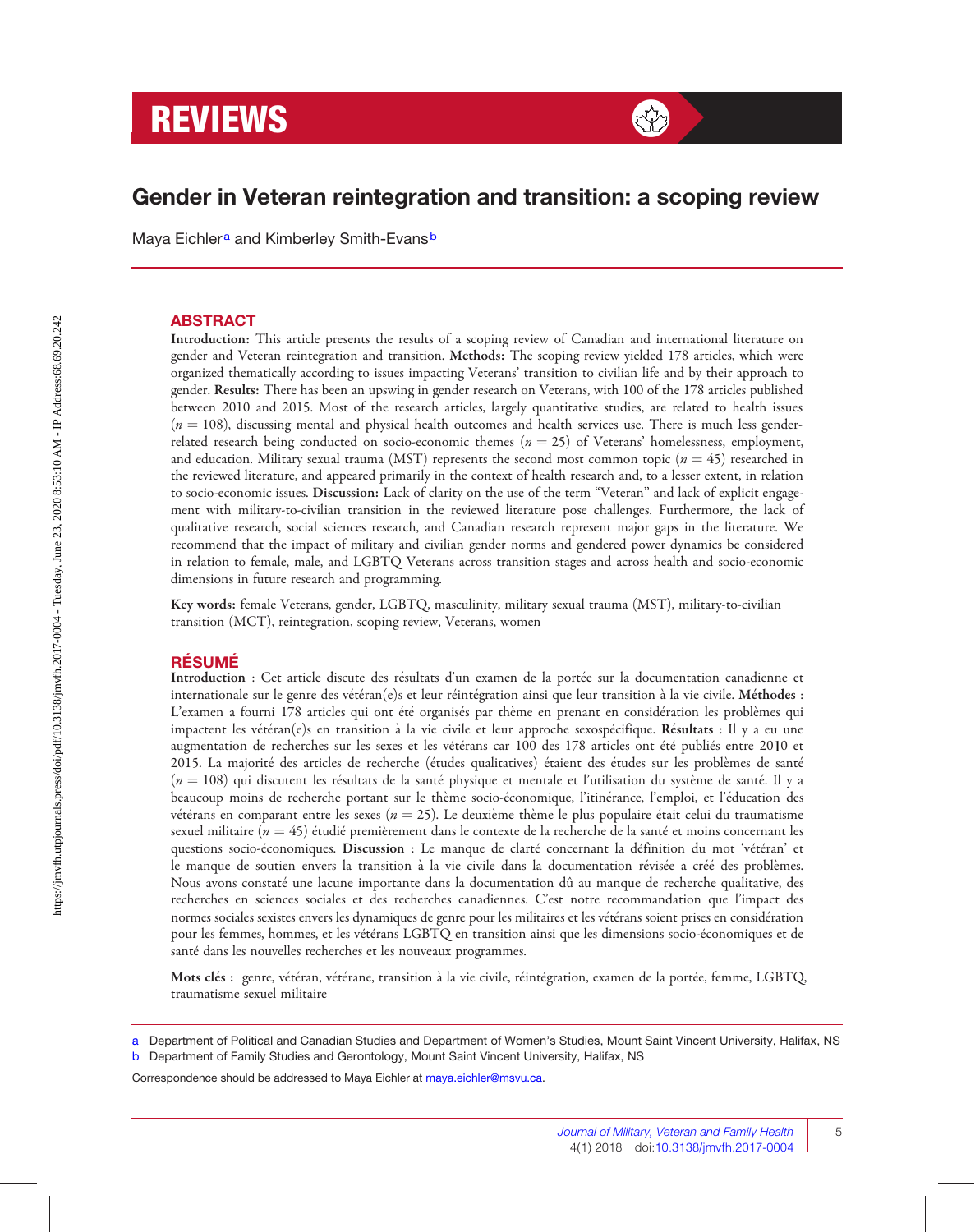#### <span id="page-1-0"></span>INTRODUCTION

The changes experienced during military-to-civilian transition (MCT) cut across multiple dimensions, including identity, family roles, routines, finances, community, and culture. MCT is recognized as a process that begins before military release and continues until a Veteran has adapted to civilian life.<sup>[1](#page-11-0)–[3](#page-11-0)</sup> Approximately  $4,000-5,000$ regular force Canadian Armed Forces (CAF) members, and a comparative number of reserve force members, release from service each year.<sup>[4](#page-11-0)</sup> Many CAF Veterans experience a smooth MCT, but roughly a quarter of full-time service members (regular forces/Reserve Class C) report a difficult MCT experience.[5](#page-11-0) With approximately 1,000 CAF members medically releasing annually, health issues often complicate MCT, increasing Veterans' risk for psychosocial challenges (e.g., unemployment or homelessness) upon civilian reintegration[.4](#page-11-0)

This article analyzes the Canadian and international research literature on gender and Veterans' reintegration and transition to identify current trends and gaps, and to make recommendations for future research and programming. Gender is an understudied but important piece of the puzzle in developing a better understanding of MCT experiences. This is the case both because militaries are deeply gendered institutions and because competing military and civilian gender norms can create challenges for Veterans[.6](#page-11-0),[7](#page-11-0) Researchers of Veterans' issues have begun to pay more attention to gender as women's participation in Western militaries has grown over the past decades. In Veterans research, gender is sometimes narrowly defined in terms of sex (men and women) or seen as synonymous with women. More broadly, and inspired by feminist scholarship, gender refers to the social relations, norms, and practices associated with masculinities and femininities[.8](#page-11-0)

Gender is particularly relevant to the study of Veterans in Canada. All military occupations were opened to women starting in 1989, with the exception of submarine service, which began to include women in 2001. However, there remain serious challenges to gender inte-gration.<sup>[9](#page-11-0)</sup> These challenges are reflected in the External Review on Sexual Misconduct in the Canadian Armed Forces (Deschamps Report),<sup>[10](#page-11-0)</sup> released in April 2015, and in ongoing efforts to transform the military's culture through Operation Honour. Experiences of sexual harassment and/or assault during service can result in military sexual trauma (MST), with potential long-term consequences for a Veteran's transition to civilian life. As the military's gendered and sexualized culture has come under scrutiny, this has underscored the need to more broadly examine male and female Veterans' distinct experiences as well as the impact of gender norms on MCT. Significantly, gender research has the potential to im-prove reintegration experiences for all Veterans.<sup>[11](#page-11-0)</sup>

#### **METHODS**

We conducted a scoping review following the frame-work of Arksey and O'Malley<sup>[12](#page-11-0)</sup> comprising the five stages discussed below. We additionally incorporated suggestions for enhancing this framework offered by Levac, Colquhoun, and O'Brien<sup>[13](#page-11-0)</sup> and Daudt, Van Mossel, and Scott.<sup>[14](#page-11-0)</sup>

#### Stage 1: Identifying the research question

Our scoping review included two concepts: "gender" and ''Veterans' military transition to civilian life.'' The target population was Veterans in a Canadian and international context (specifically, Australia, the United States, and the United Kingdom) who had released from military service. Our outcome of interest, Veterans' gendered transition experiences, was addressed through the following research question: ''What is the impact of gender on Veterans' transition from military to civilian life?''

#### Stage 2: Identifying relevant studies

We searched for literature electronically using several academic databases available through Mount Saint Vincent University (a list of databases used is available from the corresponding author). We also used the Google search engine and the website of the ''Con-sortium on Gender, Security & Human Rights",<sup>[15](#page-11-0)</sup> an organization relevant to our topic. We applied combinations of the following search terms: military veteran, veteran, retired military personnel, ex-military (Veteranrelated terms); gender\*, female\*, women\*, masculin\*, feminin\*, sex\*, LGBT\* (gender-related terms); release\*, transition\*, reintegrat\*, adjust\*, post military, after service, post service, military transition to civilian life (transitionrelated terms). The \* was used to capture alternate endings connected to the base terms (e.g., sex\* would yield sex, sexual, sexuality, and so on). Only peer-reviewed journal articles published in the English language between 1990 and 2015 were accepted for screening. Key articles were identified and their reference lists were handsearched for additional literature that did not surface in the electronic sweep (''phase one reference mining'').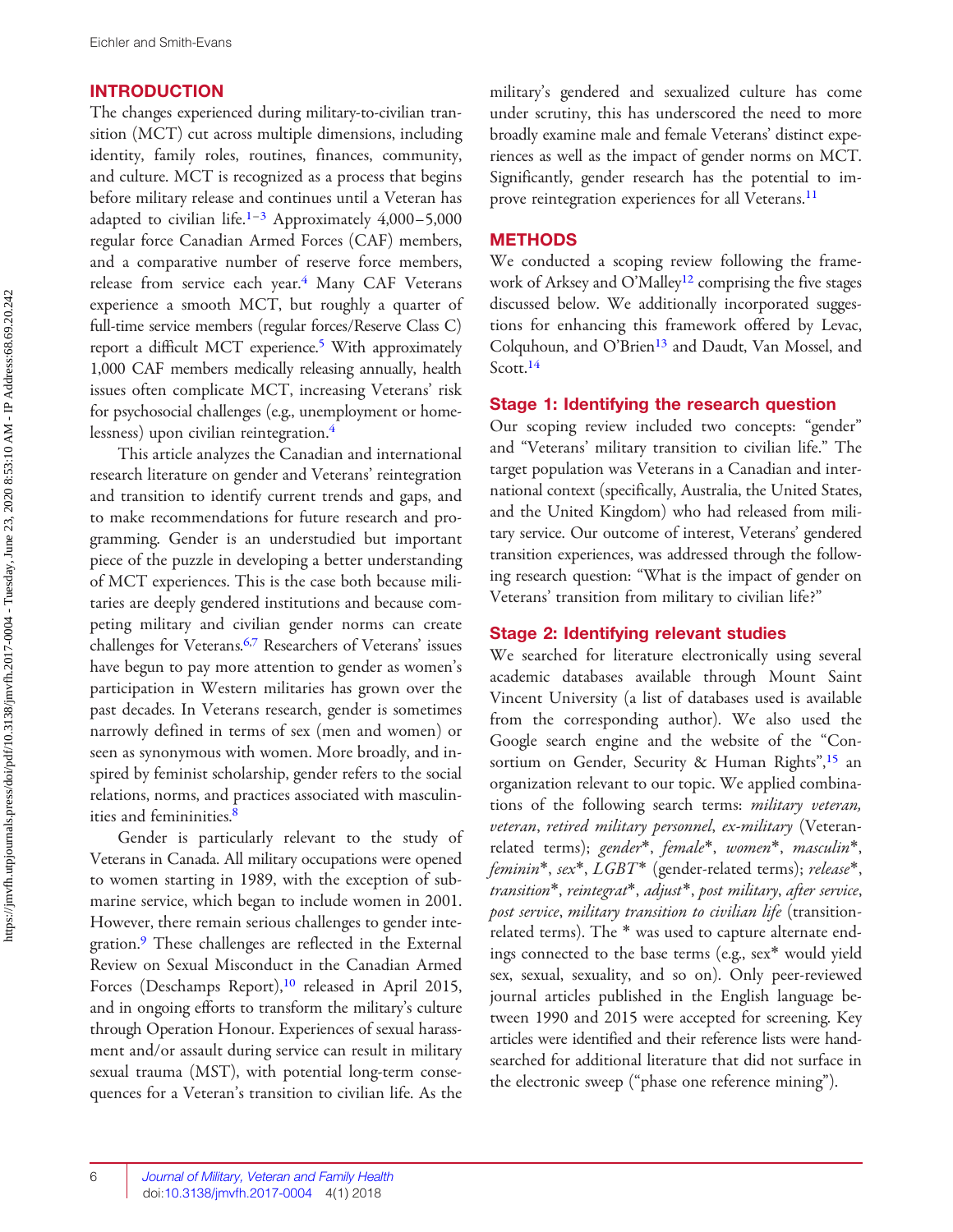#### <span id="page-2-0"></span>Stage 3: Selecting the studies

Our selection of studies involved a three-phase screening process. The appended flowchart illustrates this process (see [Figure 1](#page-3-0)). First, one author screened for articles that contained both gender-related and Veteran-related terms in the title or abstract. Second, the other author reviewed the complete list, with particular emphasis on transition-related topics. Third, retrieved articles were read in full and either accepted or rejected for data charting according to inclusion/exclusion criteria, which we developed as our familiarity with the literature increased. We found several nuances in relation to the terms ''Veteran'' and ''transition'' across articles: (1) definitions of ''Veteran'' varied internationally and depicted both current (e.g., combat Veterans who are still serving) and ex-military personnel; in some cases this distinction was not obvious, (2) the term "transition" was attached to many different types of changes that occur throughout a military career (e.g., post-deployment reintegration, home re-location due to postings, release from service) and could not always be conclusively determined, and (3) most literature focused on post-deployment or postservice experiences, with little attention to the process of MCT itself. Therefore, to focus our inclusion/exclusion criteria, we asked ourselves, ''What is relevant for someone who is trying to understand transition?'' Given that deployment can have both negative and positive conse-quences for reintegration,<sup>[16](#page-11-0)</sup> we decided to accept articles that examined post-deployment issues, reintegration, postservice experiences and/or transition as long as they included Veterans as the sample group.

#### Inclusion criteria

We included in our study:

- <sup>e</sup> original/primary research articles only;
- <sup>e</sup> studies that employ quantitative, qualitative, or mixed methodologies;
- <sup>e</sup> studies that examine Veterans;
- <sup>e</sup> studies that examine gender-related health issues during or since military release;
- <sup>e</sup> studies that focus on other post-military related issues (e.g. socio-economic issues); and
- <sup>e</sup> studies that examine Veterans' first-hand experiences or perspectives surrounding MCT, or the viewpoint of service providers for whom a gender inquiry is the focus.

#### Exclusion criteria

We excluded from our study:

- <sup>e</sup> articles that synthesize, rather than provide, original research;
- <sup>e</sup> studies that examine Veterans involved in pre-1990s conflicts;
- <sup>e</sup> studies presented in non-peer reviewed publications, including grey literature and government reports;
- <sup>e</sup> studies with gender-related terms mentioned only in passing, without inquiry;
- <sup>e</sup> studies focusing on family members of Veterans rather than the Veteran; and
- <sup>e</sup> studies that test inventories or other measures within a Veteran population, but do not focus on Veterans' MCT experience.

We recognize that there is a body of peer-reviewed literature on gender and health among CAF service members, particularly based on the CF 2002 Supplement of the Statistics Canada Canadian Community Health Survey, the CF Mental Health Survey. However, this literature was not included in our review as it explicitly examines the experiences of serving members rather than ex-service members/Veterans.

In addition to 126 articles that met inclusion criteria, another 61 articles were identified by hand searching reference lists of non-original research articles that we retrieved ("phase two reference mining"); of these, 52 met inclusion criteria.

#### Stage 4: Charting the data

Relevant information was extracted into a data charting form (created in Microsoft Excel) to organize details useful for answering our research question. The full form, including a description of categories, is available upon request.

#### Stage 5: Collating, summarizing, and reporting results

Articles were categorized within RefWorks reference management software to obtain descriptive information. These categories included the geographic location of the study, whether the inquiry was attached to a specific military conflict, how ''Veteran'' was defined (i.e., either released, both released and still-serving, or unclear/ unspecified), how gender was examined (i.e., female Veterans, gender differences, gender norms, gendered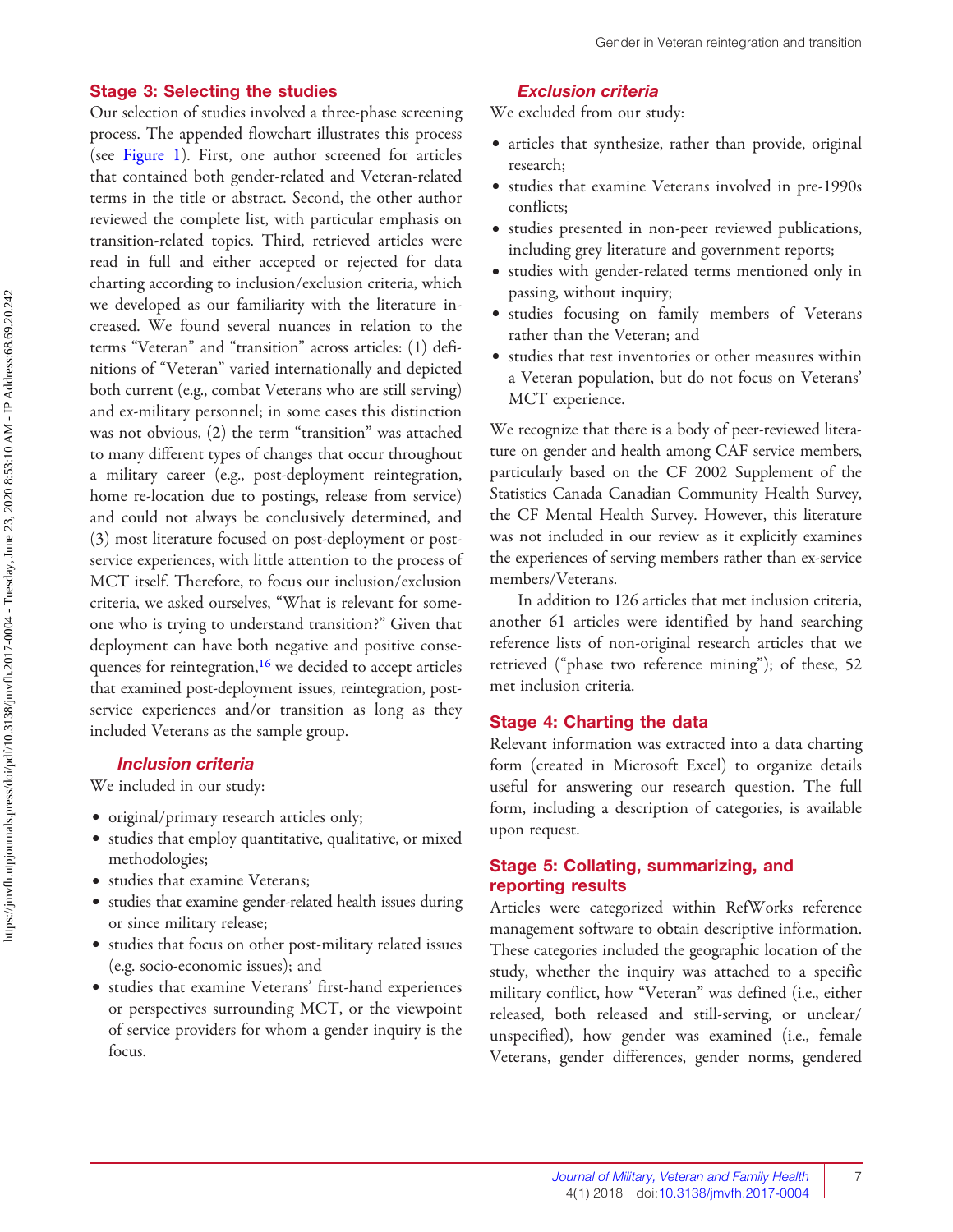<span id="page-3-0"></span>

Figure 1. Flowchart of search and screening process. Credit: Maya Eichler and Kimberley Smith-Evans. Note:  $RQ =$  research question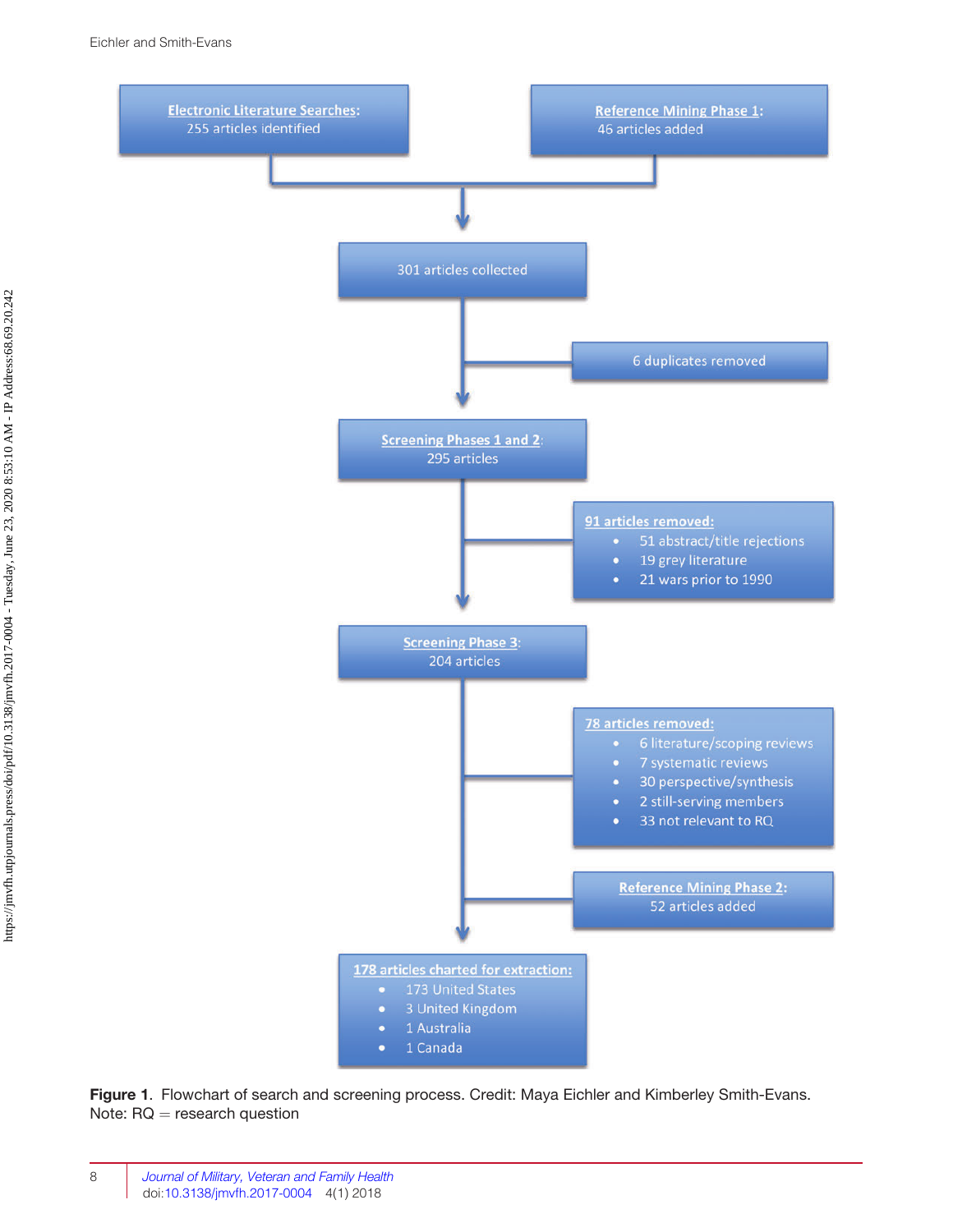<span id="page-4-0"></span>

Number of Articles by Publication Year

Figure 2. Research trends by publication year.

power relations, or LGBTQ), and what aspect of Veterans' reintegration/transition to civilian life was examined (i.e., health, socio-economic issues, or military sexual trauma).

#### RESULTS

This study collected 178 articles that met our inclusion criteria. The majority of publications were published between 2000 and 2015, with the largest spike occurring in 2013 (see Figure 2). Most research was based in the United States ( $n = 173$ ) and there was much less identified in the United Kingdom  $(n = 3)$ , Australia  $(n = 1)$ , and Canada  $(n = 1)$ . Most articles did not attach their inquiry to a specific military conflict  $(n = 141)$ ; however some did take this approach, such as Operation Enduring Freedom/Operation Iraqi Freedom  $(n = 30)$ , the Persian Gulf War  $(n = 6)$ , and multiple conflicts examined ( $n = 2$ ). Veteran status was not always explicit and the reviewed articles included a variety of participant samples: released from military ( $n = 143$ ), both still-serving and released ( $n = 12$ ), and unclear/ unspecified ( $n = 23$ ).

Articles were thematically organized into categories according to their particular approach to gender and their focus on a particular aspect of Veterans' reintegration and transition experiences. To avoid overlap across the transition themes, we organized articles according to their main focus as stated in the article title, abstract, and study objective. For the gender category, thematic distribution was as follows: sex (male Veterans,  $n = 3$ ; female Veterans,  $n = 83$ ), gender differences ( $n = 66$ ), gender norms (masculinity  $n = 7$ ; femininity  $n = 3$ ), gendered power relations ( $n = 2$ ), and LGBTQ ( $n = 14$ ). For the transition category, thematic distribution was organized into three broad categories: (1) health (health outcomes,  $n = 57$ ), (health services access/utilization,  $n = 47$ ), and (both health outcomes and health services access/utilization,  $n = 4$ ; (2) military sexual trauma/ sexual violence ( $n = 45$ ); and (3) socio-economic issues (homelessness,  $n = 13$ ), (employment,  $n = 5$ ), (education,  $n = 3$ ), and (other,  $n = 4$ ). [Table 1](#page-5-0) compiles the articles and details the intersection between the gender and transition categories, the particular research method, and the geographic location of each study.

#### **DISCUSSION**

The following discussion depicts the intersection between gender and Veterans' experiences of reintegration and transition in relation to two broad areas: health and socio-economic issues. Military sexual trauma was merged with the health category, as most articles discussed it in this way. However, it is important to note that MST is not only about health – it also holds implications for socio-economic issues. International comparisons were not possible because the majority of research was conducted in the US context. As such, our discussion merges the international research we reviewed rather than including separate sections for each country.

#### Health

#### Health outcomes

While male Veterans experience more combat exposure than female Veterans, both experience post-deployment mental health issues.<sup>[17](#page-11-0)-[19](#page-12-0)</sup> During deployment, female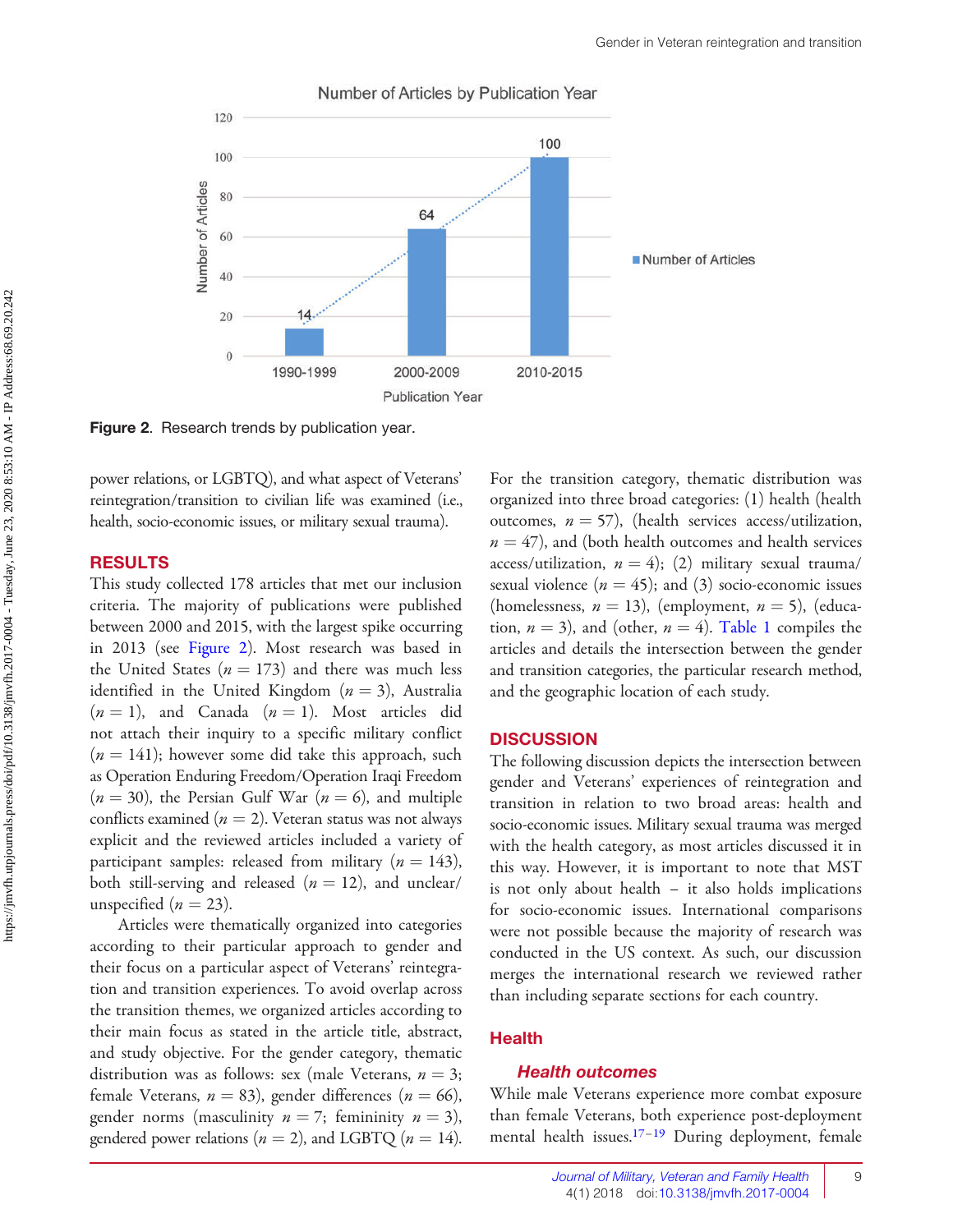#### <span id="page-5-0"></span>Table 1. Summary of reviewed research articles

| Article                       | Study method | Study location | Gender category            |
|-------------------------------|--------------|----------------|----------------------------|
| <b>Health</b>                 |              |                |                            |
| <b>Health outcomes</b>        |              |                |                            |
| Afari et al. (2015)           | quantitative | US             | gender differences         |
| Alfred et al. (2014)          | quantitative | US             | gender norms (masculinity) |
| Asmundson et al. (2004)       | quantitative | US             | sex (women)                |
| Atherton (2009)               | qualitative  | UK             | gender norms (masculinity) |
| Bader et al. (2001)           | quantitative | US             | sex (women)                |
| Banerjea et al. (2009)        | quantitative | US             | sex (women)                |
| Beder et al. (2011)           | mixed        | US             | gender differences         |
| Bell et al. (1998)            | quantitative | US             | sex (women)                |
| Benda and House (2003)        | quantitative | US             | gender differences         |
| Blosnich et al. (2001)        | quantitative | US             | <b>LGBTQ</b>               |
| Blosnich et al. (2015)        | quantitative | US             | <b>LGBTQ</b>               |
| Blosnich et al. (2013)        | quantitative | US             | <b>LGBTQ</b>               |
| Blosnich et al. (2013)        | quantitative | US             | <b>LGBTQ</b>               |
| Bradley et al. (2001)         | quantitative | US             | sex (women)                |
| Burkhart and Hogan (2014)     | qualitative  | US             | sex (women)                |
| Carlson et al. (2013)         | quantitative | US             | gender differences         |
| C'de Baca et al. (2012)       | quantitative | US             | sex (women)                |
| Cochran et al. (2013)         | quantitative | US             | <b>LGBTQ</b>               |
| Cohen et al. (2012)           | quantitative | US             | sex (women)                |
| Der-Martirosian et al. (2013) | quantitative | US             | sex (women)                |
| Dichter et al. (2011)         | quantitative | US             | sex (women)                |
| Dobie et al. (2004)           | quantitative | US             | sex (women)                |
| Escalona et al. (2004)        | quantitative | US             | sex (women)                |
| Feldman and Hanlon (2012)     | qualitative  | <b>AUS</b>     | sex (women)                |
| Fetzner et al. (2013)         | quantitative | CAN            | gender differences         |
| Fontana et al. (2010)         | quantitative | US             | gender differences         |
| Forman-Hoffman et al. (2012)  | quantitative | US             | sex (women)                |
| Frayne et al. (2006)          | quantitative | US             | gender differences         |
| Freedy et al. (2010)          | quantitative | US             | gender differences         |
| Garcia et al. (2011)          | quantitative | US             | gender norms (masculinity) |
| Grossman et al. (1997)        | quantitative | US             | gender differences         |
| Gutierrez et al. (2013)       | qualitative  | US             | sex (women)                |
| Haskell et al. (2010)         | quantitative | US             | gender differences         |
| Hassija et al. (2012)         | quantitative | US             | sex (women)                |
| Hoglund and Schwartz (2014)   | quantitative | US             | gender differences         |
| Kelley et al. (2013)          | quantitative | US             | gender differences         |
| King et al. (2013)            | quantitative | US             | gender differences         |
| Lehavot et al. (2012)         | quantitative | US             | sex (women)                |
| Lehavot et al. (2014)         | quantitative | US             | sex (women)                |
| Litwack et al. (2014)         | quantitative | US             | gender differences         |
| Maguen et al. (2010)          | quantitative | US             | gender differences         |
| Morrison (2012)               | quantitative | <b>US</b>      | gender norms (masculinity) |
| Murdoch et al. (2003)         | quantitative | US             | gender differences         |
| Nunnink et al. (2010)         | quantitative | US             | sex (women)                |
| Oliva et al. (2015)           | quantitative | US             | gender differences         |
| Pereira (2002)                | quantitative | US             | gender differences         |
| Pierce (1997)                 | quantitative | US             | sex (women)                |
| Schnurr and Lunney (2011)     | quantitative | <b>US</b>      | sex (women)                |
| Skinner and Sullivan (1999)   | quantitative | US             | gender differences         |
| Street et al. (2013)          | quantitative | US             | gender differences         |
| Teh et al. (2008)             | quantitative | <b>US</b>      | gender differences         |
| Vogt et al. (2005)            | quantitative | US             | gender differences         |
| Vogt et al. (2011)            | quantitative | US             | gender differences         |
| Vogt et al. (2011)            | quantitative | US             | gender differences         |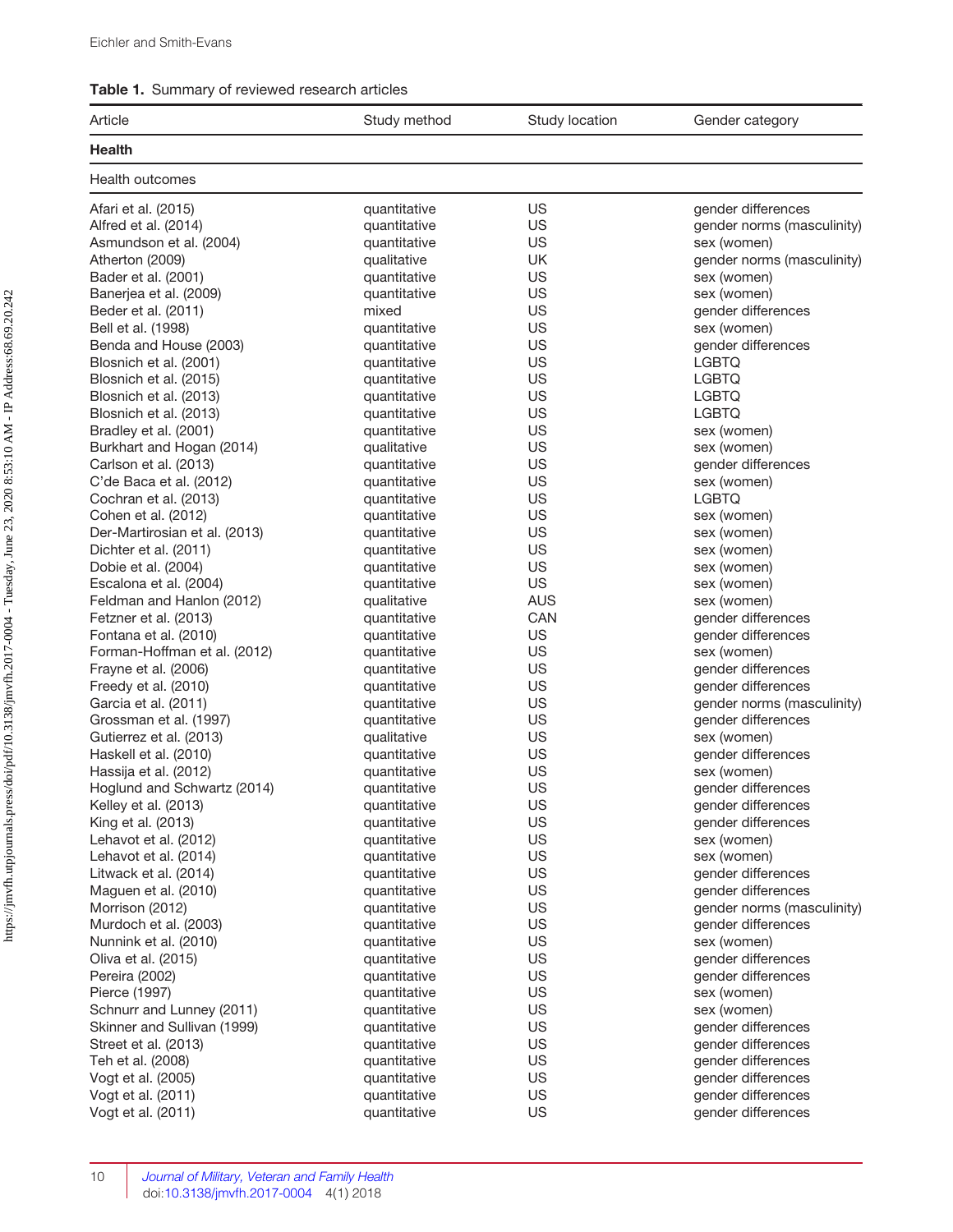| Wallace et al. (2009)<br>Westermeyer et al. (2009)          | quantitative<br>quantitative | US<br>US  | sex (women)<br>gender differences |
|-------------------------------------------------------------|------------------------------|-----------|-----------------------------------|
| Yee et al. (2011)                                           | quantitative                 | US        | sex (women)                       |
| Health services access/utilization                          |                              |           |                                   |
| Amara et al. (2014)                                         | quantitative                 | US        | gender differences                |
| Bean Mayberry et al. (2003)                                 | quantitative                 | US        | sex (women)                       |
| Bean Mayberry et al. (2007)                                 | quantitative                 | <b>US</b> | sex (women)                       |
| Bean Mayberry et al. (2004)                                 | quantitative                 | US        | sex (women)                       |
| Bernardy et al. (2013)                                      | quantitative                 | US        | gender differences                |
| Chatterjee et al. (2009)                                    | quantitative                 | US        | gender differences                |
| Cheney et al. (2014)                                        | qualitative                  | US        | gendered power relations          |
| Curtin et al. (2012)                                        | quantitative                 | US        | gender differences                |
| Davis et al. (2014)                                         | quantitative                 | US        | gender differences                |
| Dobie et al. (2006)                                         | quantitative                 | US        | sex (women)                       |
| Fontana and Rosenheck (2006)                                | quantitative                 | US        | sex (women)                       |
| Forneris et al. (2002)                                      | quantitative                 | US        | sex (women)                       |
| Frayne et al. (2008)                                        | quantitative                 | US        | gender differences                |
| Frayne et al. (2007)                                        | quantitative                 | US        | gender differences                |
| Friedman et al. (2011)                                      | quantitative                 | US        | sex (women)                       |
| Green et al. (2010)                                         | qualitative                  | UK        | gender norms (masculinity)        |
| Grubaugh et al. (2006)                                      | quantitative                 | US        | sex (women)                       |
| Haskell et al. (2008)                                       | quantitative                 | US        | sex (women)                       |
| Huynh-Hohnbaum et al. (2003)                                | qualitative                  | US        | gendered power relations          |
| Kaur et al. (2007)                                          | quantitative                 | US        | gender differences                |
| Kauth et al. (2014)                                         | quantitative                 | US        | <b>LGBTQ</b>                      |
| Kressin et al. (1999)                                       | quantitative                 | US        | gender differences                |
| Lehavot et al. (2013)                                       | quantitative                 | US        | sex (women)                       |
| Lehavot et al. (2015)                                       | quantitative                 | US        | sex (women)                       |
| Leslie et al. (2011)                                        | quantitative                 | US        | gender differences                |
| Maguen et al. (2012)                                        | quantitative                 | <b>US</b> | gender differences                |
| Mattocks et al. (2013)                                      | quantitative                 | US        | <b>LGBTQ</b>                      |
| Mengeling et al. (2011)                                     | quantitative                 | US        | sex (women)                       |
| Mooney and Weeks (2007)                                     | quantitative                 | US        | sex (women)                       |
| Ouimette et al. (2003)                                      | quantitative                 | US        | sex (women)                       |
| Shen and Sambamoorthi (2012)                                | quantitative                 | US        | sex (women)                       |
| Sherman et al. (2014)                                       | mixed                        | US        | <b>LGBTQ</b>                      |
| Sherman et al. (2014)                                       | mixed                        | US        | <b>LGBTQ</b>                      |
| Shipherd et al. (2012)                                      | quantitative                 | US        | <b>LGBTQ</b>                      |
| Simpson et al. (2013)                                       | quantitative                 | US        | <b>LGBTQ</b>                      |
| Singh and Murdoch (2007)                                    | quantitative                 | US        | gender differences                |
| Skinner and Furey (1998)                                    | quantitative                 | US        | sex (women)                       |
| Stecker et al. (2007)                                       | quantitative                 | US        | gender differences                |
| Vogt et al. (2006)                                          | quantitative                 | US        | sex (women)                       |
| Washington et al. (2007)                                    | qualitative                  | US        | sex (women)                       |
| Washington et al. (2013)                                    | quantitative                 | US        | sex (women)                       |
| Washington et al. (2011)                                    | quantitative                 | US        | sex (women)                       |
| Washington et al. (2003)                                    | quantitative                 | <b>US</b> | sex (women)                       |
| Washington et al. (2006)                                    | quantitative                 | US        | sex (women)                       |
| West and Lee (2013)                                         | quantitative                 | US        | sex (women)                       |
| Wolfe et al. (2000)                                         | quantitative                 | <b>US</b> | sex (women)                       |
| Wright et al. (2006)                                        | quantitative                 | <b>US</b> | gender differences                |
| Both health outcomes and health services access/utilization |                              |           |                                   |
| Grubaugh et al. (2008)                                      | quantitative                 | US        | sex (women)                       |
| Haskell et al. (2011)                                       | quantitative                 | <b>US</b> | gender differences                |
| Owens et al. (2009)                                         | quantitative                 | US        | sex (women)                       |
| Washington et al. (2013)                                    | quantitative                 | <b>US</b> | sex (women)                       |
|                                                             |                              |           |                                   |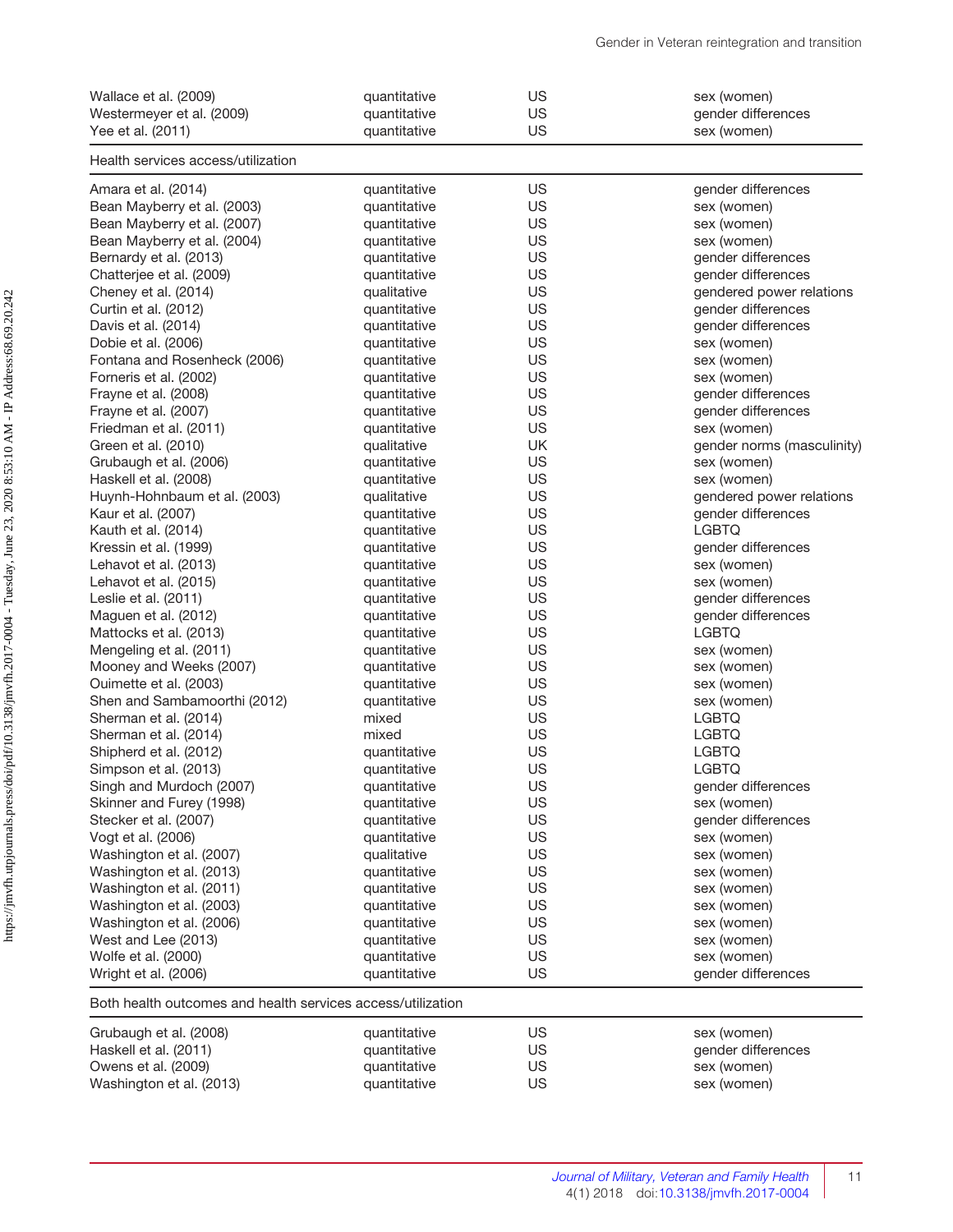#### Military sexual trauma (MST)

| Barth et al. (2015)          | quantitative | US        | gender differences |
|------------------------------|--------------|-----------|--------------------|
| Booth et al. (2011)          | quantitative | US        | <b>LGBTQ</b>       |
| Booth et al. (2012)          | quantitative | US.       | LGBTQ              |
| Butterfield et al. (1998)    | quantitative | US        | sex (women)        |
| Campbell and Raja (2005)     | quantitative | <b>US</b> | sex (women)        |
| Cobb Scott et al. (2014)     | quantitative | US.       | sex (women)        |
| Davis and Wood (1999)        | quantitative | US        | sex (women)        |
| Decker et al. (2013)         | quantitative | <b>US</b> | sex (women)        |
| DeRoma et al. (2003)         | quantitative | <b>US</b> | sex (women)        |
| Engel et al. (1993)          | quantitative | US        | gender differences |
| Fontana and Rosenheck (1998) | quantitative | US.       | sex (women)        |
| Frayne et al. (1999)         | quantitative | US        | gender differences |
| Gradus et al. (2008)         | quantitative | <b>US</b> | gender differences |
| Hankin et al. (1999)         | quantitative | <b>US</b> | sex (women)        |
| Himmelfarb et al. (2006)     | quantitative | <b>US</b> | sex (women)        |
| Jenkins et al. (2015)        | quantitative | US        | gender differences |
| Kang et al. (2005)           | quantitative | US        | gender differences |
| Katz et al. (2007)           | mixed        | <b>US</b> | sex (women)        |
| Kelly et al. (2008)          | quantitative | US        | sex (women)        |
| Kelly et al. (2011)          | quantitative | <b>US</b> | sex (women)        |
| Kimerling et al. (2007)      | quantitative | <b>US</b> | gender differences |
| Kimerling et al. (2010)      | quantitative | US        | gender differences |
| Lee et al. (2007)            | quantitative | <b>US</b> | sex (women)        |
| Lehavot and Simpson (2014)   | quantitative | US        | <b>LGBTQ</b>       |
| Luterek et al. (2011)        | quantitative | <b>US</b> | sex (women)        |
| Murdoch et al. (2006)        | quantitative | US        | gender differences |
| Murdoch and Nichol (1995)    | quantitative | US.       | sex (women)        |
| Pavao et al. (2013)          | quantitative | US        | gender differences |
| Polusny et al. (2008)        | quantitative | US        | sex (women)        |
| Rowe et al. (2009)           | quantitative | <b>US</b> | sex (women)        |
| Ryan et al. (2014)           | quantitative | US        | sex (women)        |
| Schultz et al. (2006)        | quantitative | <b>US</b> | sex (women)        |
| Skinner et al. (2000)        | quantitative | US        | sex (women)        |
| Strauss et al. (2011)        | quantitative | US        | sex (women)        |
| Surís et al. (2004)          | quantitative | US        | sex (women)        |
| Surís et al. (2007)          | quantitative | US        | sex (women)        |
| Tiet et al. (2006)           | quantitative | <b>US</b> | sex (men)          |
| Tiet et al. (2015)           | quantitative | US        | gender differences |
| Turchik et al. (2013)        | qualitative  | US.       | sex (men)          |
| Turchik et al. (2012)        | quantitative | US        | gender differences |
| Valdez et al. (2011)         | quantitative | US        | gender differences |
| White et al. (2010)          | quantitative | US        | sex (women)        |
| Wing and Oertle (1999)       | qualitative  | US        | sex (women)        |
| Yaeger et al. (2006)         | quantitative | <b>US</b> | sex (women)        |
| Zinzow et al. (2008)         | quantitative | US        | gender differences |
| Socio-economic issues        |              |           |                    |

| Homelessness |
|--------------|
|--------------|

| Benda (2006)             | quantitative | US | gender differences         |
|--------------------------|--------------|----|----------------------------|
| Benda (2005)             | quantitative | US | gender differences         |
| Benda (2004)             | quantitative | US | gender differences         |
| Blackstock et al. (2012) | quantitative | US | gender differences         |
| Gamache et al. (2003)    | quantitative | US | sex (women)                |
| Hamilton et al. (2011)   | qualitative  | US | sex (women)                |
| Higate (2000)            | qualitative  | UK | gender norms (masculinity) |
| Montgomery et al. (2015) | quantitative | US | gender differences         |
| Tsai et al. (2014)       | quantitative | US | gender differences         |
|                          |              |    |                            |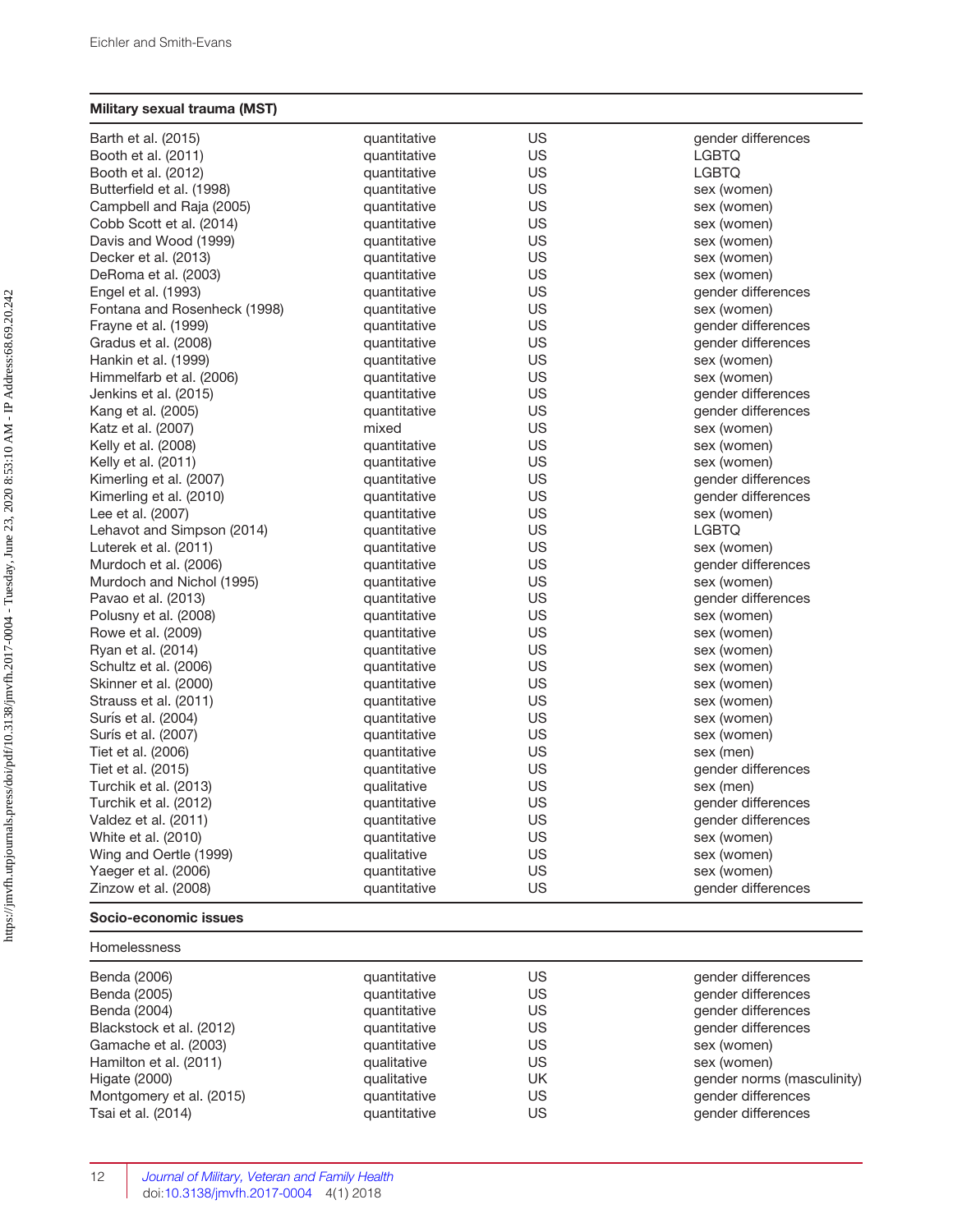<span id="page-8-0"></span>

| Tsai et al. (2012)         | quantitative | <b>US</b> | sex (women)                |
|----------------------------|--------------|-----------|----------------------------|
| Tsai et al. (2014)         | quantitative | <b>US</b> | gender differences         |
| Tsai et al. (2012)         | quantitative | <b>US</b> | gender differences         |
| Washington et al. (2010)   | quantitative | <b>US</b> | sex (women)                |
| Employment                 |              |           |                            |
| Hamilton et al. (2015)     | quantitative | <b>US</b> | sex (women)                |
| Kleykamp (2013)            | quantitative | US        | gender differences         |
| Robertson and Brott (2013) | qualitative  | US        | sex (men)                  |
| Smith (2014)               | quantitative | US        | gender differences         |
| Szelwach et al. (2011)     | qualitative  | US        | gender norms (femininity)  |
| Education                  |              |           |                            |
| Alexander (2014)           | qualitative  | <b>US</b> | gender differences         |
| DiRamio et al. (2015)      | mixed        | US        | gender norms (masculinity) |
| Mani (2013)                | quantitative | <b>US</b> | gender differences         |
| Other                      |              |           |                            |
| Demers (2013)              | qualitative  | <b>US</b> | gender norms (femininity)  |
| Dichter and True (2015)    | qualitative  | <b>US</b> | gender norms (femininity)  |
| Mattocks et al. (2012)     | qualitative  | <b>US</b> | sex (women)                |
| Schaffer (2014)            | quantitative | <b>US</b> | sex (women)                |

Notes: The list of databases used is available from the corresponding author upon request. A list of full references is available from the corresponding author upon request.

 $US =$  United States; UK  $=$  United Kingdom; AUS  $=$  Australia; CAN  $=$  Canada.

Veterans are more likely to experience interpersonal stressors, and male Veterans mission-related stressors.<sup>[20](#page-12-0)</sup> Men and women seem to experience similar mental health outcomes as a result of combat exposure,<sup>[19](#page-12-0)</sup> but female Veterans may be underdiagnosed for posttraumatic stress disorder (PTSD) following deployment.[21–23](#page-12-0) Alcohol use has been found to be high and frequent among both male and female Veterans living with PTSD<sup>24</sup>; however, a stronger association between PTSD and substance abuse has been observed among male Veterans.[19,25–27](#page-12-0)

The most common negative mental health outcomes of military service for female Veterans are depression, anxiety, and PTSD, often experienced comorbidly and due to trauma exposure such as combat and sexual violence.[28–31](#page-12-0) MST and its relation to PTSD among female Veterans is one of the most heavily researched topics in the literature examining Veterans' experiences of military sexual harassment and assault. For example, Forman-Hoffman et al.<sup>[31](#page-12-0)</sup> found that women with PTSD symptoms associated with MST were more than twice as likely to have eating disorders compared to women who had not experienced MST.

Research largely indicates that female Veterans experience higher rates of MST than male Veterans, which may negatively impact their mental health despite lower combat exposure[.25](#page-12-0),[27,32,33](#page-12-0) Despite this higher prevalence of MST among female Veterans, there is a link for both men and women between MST and the subsequent development of mental health issues.[34-36](#page-12-0) As one qualitative study shows, a military culture premised on gendered power relations can lead to blaming, skepticism, and labels of promiscuity by peers and superiors that reinforce and perpetuate MST[.37](#page-12-0)

Mental health problems appear to be particularly salient among younger female Veterans and those with a service-related disability,<sup>[28,38](#page-12-0)</sup> which can lead to occu-pational impairment and release from service.<sup>[39](#page-12-0)</sup> Female Veterans may feel isolated upon release as their complex and unique military lifestyle can lead to a sense of disconnection from non-Veteran women and a diminished sense of self-worth and identity.<sup>[40](#page-12-0)</sup> Social support, including peer support, is a valuable resource for minimizing negative mental health outcomes for female Veterans during transition.<sup>37[,41](#page-13-0)</sup>

Research indicates a higher prevalence of mental and physical health conditions among LGBTQ Veterans compared to their non-LGBTQ counterparts.<sup>[42,43](#page-13-0)</sup> In particular, higher prevalence of suicidal ideation has been attributed to LGBTQ Veterans having to conceal

13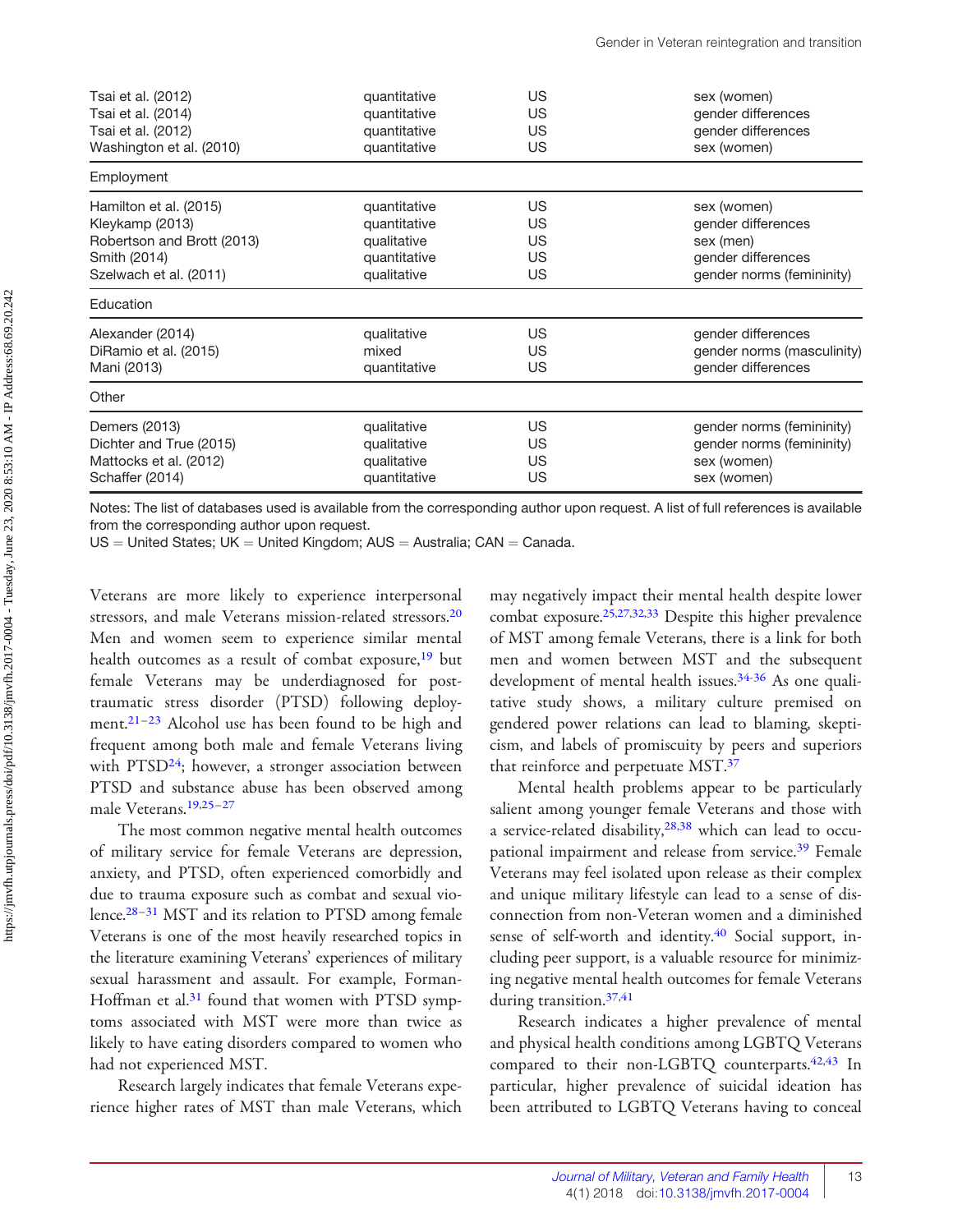<span id="page-9-0"></span>their sexual-minority status while still serving,  $43$  or with experiencing social isolation due to lower availability of social and emotional supports.<sup>44</sup>

Gender norms, specifically norms of masculinity, have been found to serve as a protective factor for psychological well-being for men during military service, but, conversely, might pose risk for decreased psycholog-ical well-being during the transition to civilian life.<sup>[45](#page-13-0)</sup> This risk permeates domestic settings as Veterans have to re-negotiate gendered family roles and responsibilities upon their return home.<sup>[46](#page-13-0)</sup> In addition, certain masculine behaviours are linked to the development of PTSD avoidance symptoms, which may hinder help seeking and treatment.<sup>47,48</sup> However, having a strong dedication to success, another attribute sometimes associated with norms of masculinity, might buffer these avoidance symptoms.<sup>[47](#page-13-0)</sup>

#### Health services

Gender-specific health care needs (e.g., reproductive health care needs) are salient reasons why female Veterans access VA health care services.<sup>32</sup> (Here, VA refers to the Department of Veterans Affairs, a setting specific to the United States.) However, the availability of on-site health care specific to women's needs impacts how likely they are to use VA facilities.<sup>49-[52](#page-13-0)</sup> Female Veterans are found to be less satisfied than male Veterans on some dimensions of inpatient VA services such as physical comfort, courtesy, and access.<sup>[53](#page-13-0)</sup> Gendered power dynamics, based on military institutional hierarchies, appear to infiltrate the VA health care system and perpetuate gendered inequalities. Consequently, the male norm currently drives the focus of services available in VA health care settings<sup>54</sup> and leads some female Veterans to access services outside the VA system,<sup>[55](#page-13-0)</sup> despite many being less satisfied as dual users (accessing both VA and non-VA services).[54,56,57](#page-13-0) Problems with availability of appropriate health services extend beyond female Veterans, as LGBTQ Veterans also express unique care needs.<sup>[58](#page-13-0)-[61](#page-13-0)</sup>

#### Socio-economic issues

#### Homelessness

Female Veterans can face up to four times higher risk for homelessness than non-Veteran women,  $62,63$  $62,63$  and one study found that close to one in three homeless female Veterans have dependent children.<sup>64</sup> Specific factors, such as being unemployed, disabled, and single, particularly in conjunction with mental health issues, are especially salient risk factors for homelessness among female Veterans.<sup>[65,66](#page-14-0)</sup> Mental health problems among homeless female Veterans are often associated with traumatic experiences, both military and nonmilitary-related.<sup>[63](#page-14-0),[67](#page-14-0)</sup> One study noted a stronger correlation between suicidal thoughts and/or attempts and both past and present abuse among homeless female Veterans compared to homeless male Veterans.<sup>[68](#page-14-0)</sup> Male and female homeless Veterans seem to experience different types of mental health issues, with women experiencing more affective issues (e.g., anxiety, depression) and men more substance use.<sup>[64](#page-14-0)</sup> Older, unmarried female Veterans are at greater risk for homelessness than their younger, married counter-parts.<sup>[65](#page-14-0)</sup> Norms of military masculinity can contribute to the appeal of a transient lifestyle, which has been linked to an increased risk for homelessness among male Veterans.<sup>[69](#page-14-0)</sup>

#### Employment

Female Veterans may have acquired skills in their military careers that are more transferrable to the civilian workforce than those of male Veterans, who are more likely to have been situated in highly specialized combat occupations.[70](#page-14-0) However, some female Veterans find that civilian employers do not recognize and value their military-acquired leadership skills or their Veteran status, particularly if they have not served in combat roles.<sup>[71](#page-14-0)</sup> Hamilton et al.<sup>72</sup> found that female Veterans were three times as likely to be unemployed if they felt their military experience was not respected or understood in the civilian context. Research on female Veterans living in rural areas highlights the limited options for securing civilian employment and accessing supports, such as child care or gender-specific health services, compared to urban settings. These challenges may be compounded by civilian gender norms that largely still view child care as a woman's responsibility[.71](#page-14-0)

The higher prevalence of MST among female Veterans carries implications for their civilian employment.<sup>[71](#page-14-0)</sup> For instance, having experienced MST within the military work setting may lead to interpersonal and functional challenges when transitioning to civilian careers,<sup>36</sup> including a greater potential for re-victimization.[73](#page-14-0) Skinner et al.[74](#page-14-0) noted that, in addition to lower social functioning and higher reports of physical and mental health issues, female Veterans that experience MST are less likely to be employed in civilian jobs than female Veterans who do not experience MST; this is often due to traumarelated psychological barriers.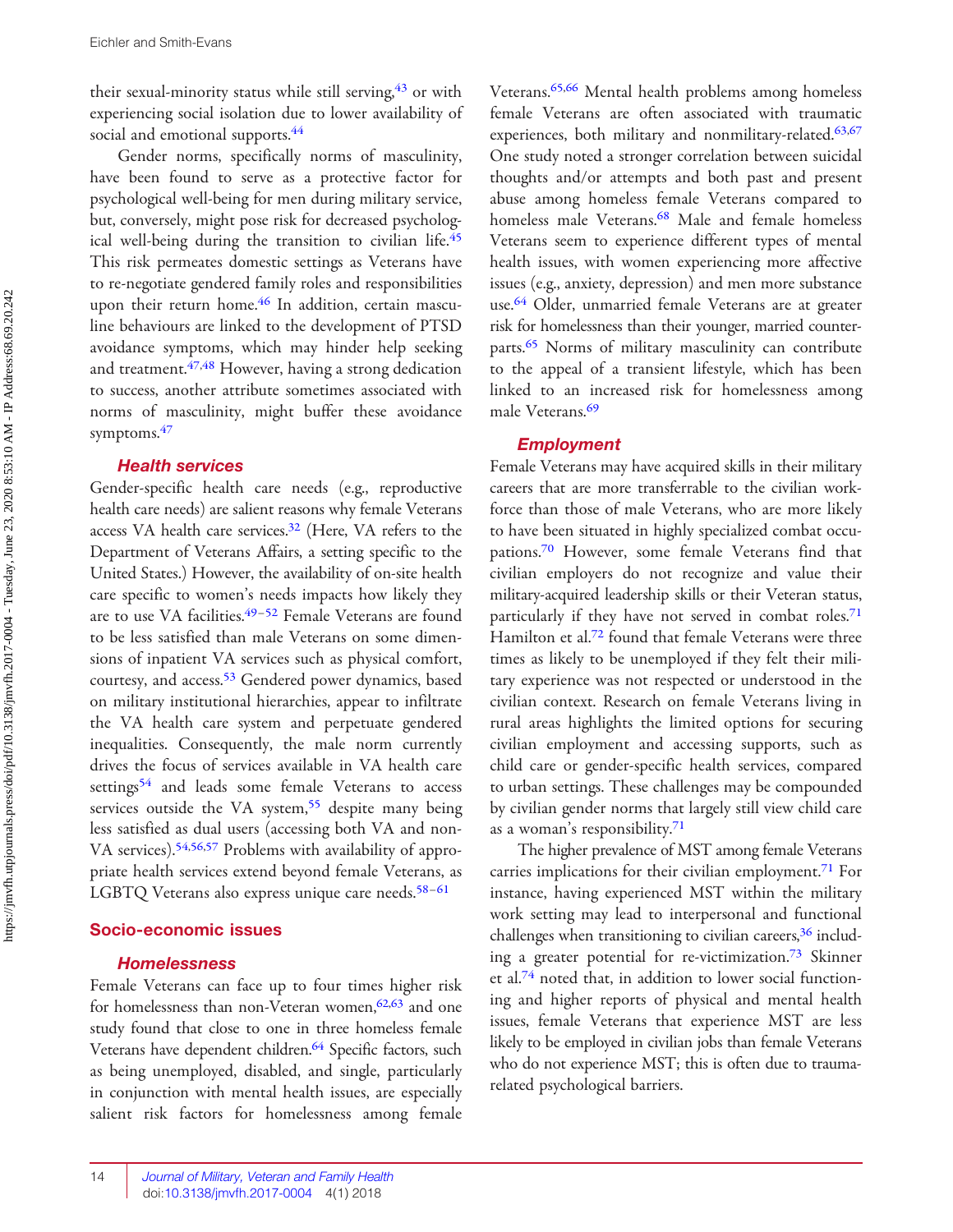#### Education

<span id="page-10-0"></span>Male and female Veterans appear to share a similar impetus for enrolling in higher education; both are often motivated by a desire for financial satisfaction and general personal advancement.<sup>[75](#page-14-0)</sup> However, the scant literature on education indicates that female Veterans may face more challenges integrating into civilian higher educational settings than male Veterans, in part because they tend to be less visible and less understood than male Veterans.[75](#page-14-0) Previous socialization into the military ethos, which values norms of masculinity, may deter female Veterans from seeking both academic and mental health-related help in civilian educational settings.<sup>[76](#page-14-0)</sup> Further, civilian gender norms can impact expectations for female Veterans' conduct in educational settings, with an emphasis on presenting themselves and speaking in a "lady like" manner,<sup>[75](#page-14-0)</sup> which was likely minimized in the highly masculinized military setting. Female Veterans may face other gender norms, such as gendered family responsibilities, that can prevent them from pursuing higher education altogether, given that they are starting this endeavour later in life than the typical female student.[76](#page-14-0)

#### **CONCLUSION**

There has been a phenomenal increase in gender research on Veterans since 2000. The current state of peer-reviewed literature on gender and Veterans indicates a strong presence of health-related research. Research into socio-economic issues such as homelessness, employment, or education is much less developed. MST is an experience that bridges issues related to both health and socioeconomic factors. In the literature, gender is typically incorporated as a variable, focusing on female Veterans or gender differences, rather than as an analytical category. A shift toward applying gender as an analytical category is essential for providing explanatory information beyond mere description.[8](#page-11-0) This review captured some of the nuances associated with gender norms in relation to reintegration and military-to-civilian transitions; namely, their potential to function as both risk and protective factors. Moreover, analysis of military and civilian gender norms could explain, for example, why female Veterans may be underdiagnosed for PTSD and experience more MST than male Veterans. Similarly, an evaluation of the gendered power dynamics that shape Veterans programs and services is necessary to discern how gender impacts access for female and LGBTQ Veterans, given that programming often assumes the heterosexual male as the norm.

The issues discussed in this analysis are all relevant to MCT, but the literature mainly examines aspects of post-deployment and post-service life without explicitly engaging with the process of MCT. One of the key challenges identified in this scoping review was the lack of clarity about how the term ''Veteran'' is used in the international literature in reference to both still serving as well as released military members. This inconsistency made it difficult to clearly answer the research question posed for our scoping review. Instead, we chose to cast a broad net and include articles on gender and postdeployment reintegration, as they are relevant to understanding the impact of gendered military experiences on the transition to civilian life.

Blackburn<sup>1</sup> suggests in his military-civilian transition process model that health and socio-economic factors (e.g., social, personal, family, health, financial, academic, professional, psychological) interact to collectively define a Veteran's adaptation to civilian life. There is potential to interweave gender-specific issues within the stages (pre-release, CAF release, VAC release, and post-release) of such a model in a way that addresses the intersection between gender and MCT. Defining an identity in the military context, and subsequently redefining it upon civilian reintegration, poses unique challenges for male and female Veterans – challenges that are experienced in gender-specific ways. As we stated at the outset, gender is not a synonym for women, even while it helps make the unique experiences of women visible. The impact of military and civilian gender norms and gendered power dynamics need to be considered in relation to female, male, and LGBTQ Veterans across transition stages and across health and socio-economic dimensions. More research on the role of gender during MCT generally, and on female Veterans specifically, is crucial to ensuring effective, gender-informed programming and services for Veterans in Canada.

Given the predominance of US-based research, this scoping review did not enable us to glean concrete information on the topic of gender and reintegration/ transition in Canada, or to make international comparisons. Most of the literature discussed was based on the experiences of US Veterans, and significantly less on Veterans in the UK, Australia, and Canada. We know from the Life After Service Study and the Income Study[77](#page-14-0) conducted by Veterans Affairs Canada (VAC),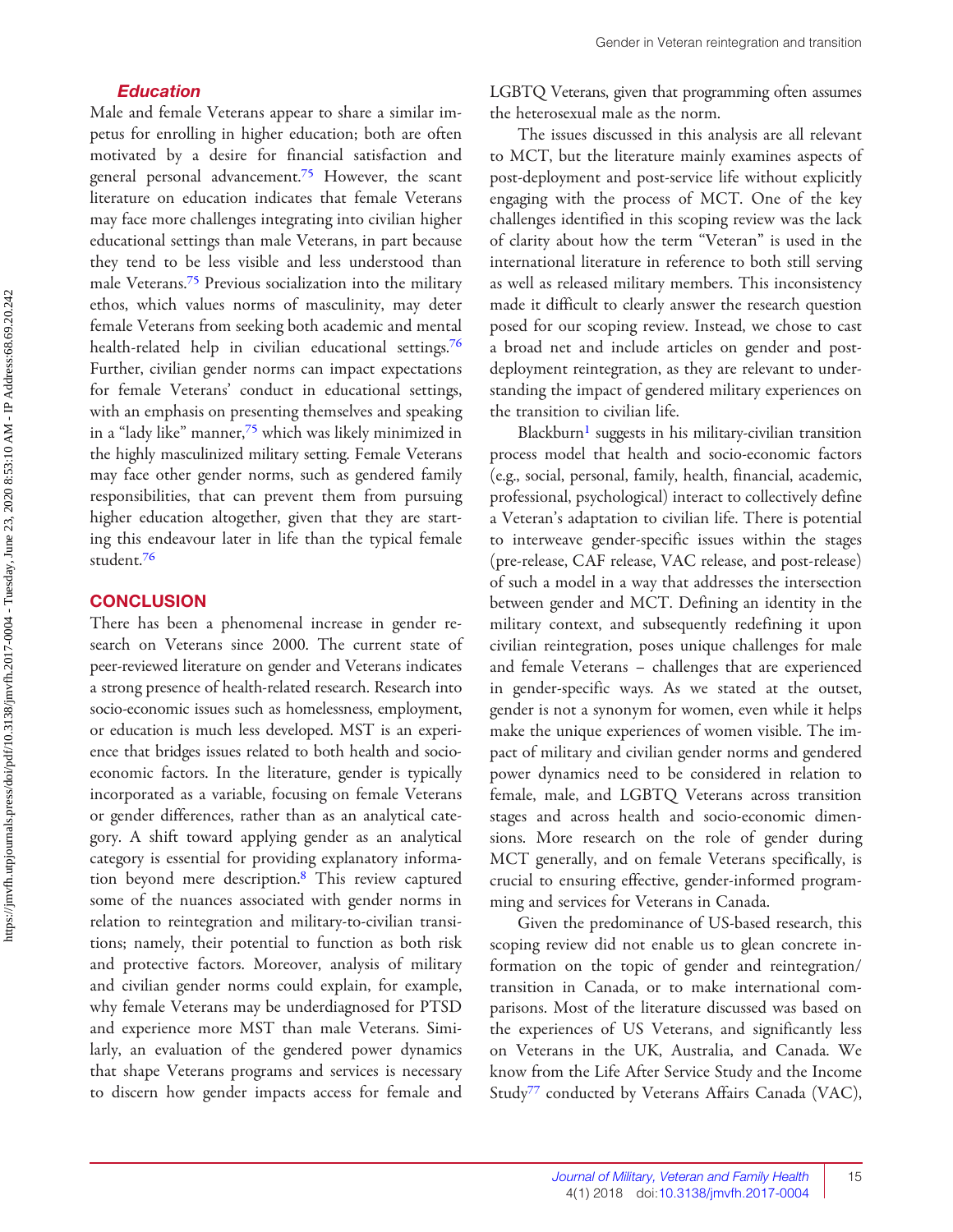<span id="page-11-0"></span>that there are both differences and similarities in how male and female Veterans fare during transition. Significantly, women are "less likely to report an easy adjust-ment to civilian life", [78](#page-14-0)(p.8) face a steeper decline in income after release, have lower rates of labour force participation, are more likely to attend school, and are more likely be engaged in caregiving.<sup>77</sup> There is a need for more research, especially qualitative, to better understand the reasons behind these gender differences and the gender-specific challenges of female Veterans in Canada. In addition, research into the impact of MST on the transition experiences of Canadian Veterans is urgently needed considering the findings of the Deschamps Report and the 2016 Statistics Canada Survey on Sexual Mis-conduct in the Canadian Armed Forces.<sup>10,11[,79](#page-14-0)</sup>

Our review has highlighted a paucity of peer-reviewed research on the subject of gender and MCT in Canada. However, it is worth noting that a significant portion of Canadian military and Veteran research is generated through government research and published in government reports. This represents both a limitation of our current review and an opportunity for future research. Our inclusion of only peer-reviewed literature may have restricted us from capturing the full scope of Canadian literature relevant to our topic. However, future research endeavours on gender and MCT can benefit from accessing and including publically available data sets, such as those based on the Life After Service Survey conducted by VAC. It is important to draw on existing data sets as well as to conduct further research, to develop a more comprehensive understanding of how gender impacts Veteran reintegration and transition in the Canadian context.

#### **REFERENCES**

- [1](#page-1-0). Blackburn D. Transitioning from military to civilian life: examining the final step in a military career. Can Mil J. 2016;16(4):53–61.
- [2](#page-1-0). Castro CA, Kintzle S. Suicides in the military: the postmodern combat Veteran and the Hemingway effect. Curr Psychiatry Rep. 2014;16(8):460. [https://doi.org/](https://doi.org/10.1007/s11920-014-0460-1) [10.1007/s11920-014-0460-1](https://doi.org/10.1007/s11920-014-0460-1). Medline:24930521
- [3](#page-1-0). Shields DM, Kuhl D, Lutz K, et al. Mental health and well-being of military Veterans during military to civilian transition: review and analysis of the recent literature. Prepared for Canadian Institute for Military and Veteran Health Research and Veterans Affairs Canada; 2016.
- [4](#page-1-0). Thompson JM, Lockhart W. Backgrounder for the Road to Civilian Life (R2CL) program of research into the mental health and well-being of Canadian Armed Forces members/Veterans during military-civilian transition.

Veterans Affairs Canada Research Directorate Technical Report. Research Directorate, Veterans Affairs Canada, Charlottetown. Ottawa: Department of National Defence; 2015.

- [5](#page-1-0). Van Til L, Macintosh S, Thompson JM, et al. 2013 synthesis of Life After Service Studies. Veterans Affairs Canada Research Directorate Synthesis Report. Research Directorate, Veterans Affairs Canada, Charlottetown. Ottawa: Department of National Defence; 2014.
- [6.](#page-1-0) Mathers JG. Women and state military forces. In: Cohn C, editor. Women and wars. Cambridge: Polity; 2013. p. 124–45.
- [7](#page-1-0). Eager PW. Waging gendered wars: U.S. military women in Afghanistan and Iraq. London: Ashgate; 2014.
- [8](#page-1-0). Eichler M. Add female Veterans and stir? A feminist perspective on gendering Veterans research. Armed Forces Soc. 2017;43(4):674–94. [https://doi.org/](https://doi.org/10.1177/0095327X16682785) [10.1177/0095327X16682785.](https://doi.org/10.1177/0095327X16682785)
- [9](#page-1-0). Winslow D, Dunn J. Women in the Canadian Forces: between legal and social integration. Curr Sociol. 2002;50(5):641–67. [https://doi.org/10.1177/](https://doi.org/10.1177/0011392102050005003) [0011392102050005003.](https://doi.org/10.1177/0011392102050005003)
- [10](#page-1-0). Deschamps M. External review into sexual misconduct and sexual harassment in the Canadian Armed Forces. Ottawa: National Defence and the Canadian Armed Forces; 2015. Available from: [http://bit.ly/1JDKroH.](http://bit.ly/1JDKroH)
- [11](#page-1-0). Eichler M. Learning from the Deschamps Report: why military and Veteran researchers ought to pay attention to gender. J. Mil Vet Fam Health. 2016;2(1):5–8. <https://doi.org/10.3138/jmvfh.3394>.
- [12](#page-1-0). Arksey H, O'Malley L. Scoping studies: towards a methodological framework. Int J Soc Res Methodol. 2005;8(1):19–32. [https://doi.org/10.1080/](https://doi.org/10.1080/1364557032000119616) [1364557032000119616.](https://doi.org/10.1080/1364557032000119616)
- [13](#page-1-0). Levac D, Colquhoun H, O'Brien KK. Scoping studies: advancing the methodology. Implement Sci. 2010;5(1):69. <https://doi.org/10.1186/1748-5908-5-69>. Medline:20854677
- [14](#page-1-0). Daudt HML, van Mossel C, Scott SJ. Enhancing the scoping study methodology: a large, inter-professional team's experience with Arksey and O'Malley's framework. BMC Med Res Methodol. 2013;13:48. [https://](https://doi.org/10.1186/1471-2288-13-48) [doi.org/10.1186/1471-2288-13-48](https://doi.org/10.1186/1471-2288-13-48). Medline:23522333
- [15](#page-1-0). Genderandsecurity.org [homepage on the Internet]. Boston: Consortium on Gender, Security & Human Rights; c2018 [cited 2018 Mar 19]. Available from: <http://genderandsecurity.org/>
- [16](#page-2-0). MacLean MB, Van Til L, Thompson JM, et al. Postmilitary adjustment to civilian life: potential risks and protective factors. Phys Ther. 2014;94(8):1186–95. <https://doi.org/10.2522/ptj.20120107>. Medline:23766397
- [17](#page-4-0). Freedy JR, Magruder KM, Mainous AG, et al. Gender differences in traumatic event exposure and mental health among Veteran primary care patients. Mil Med.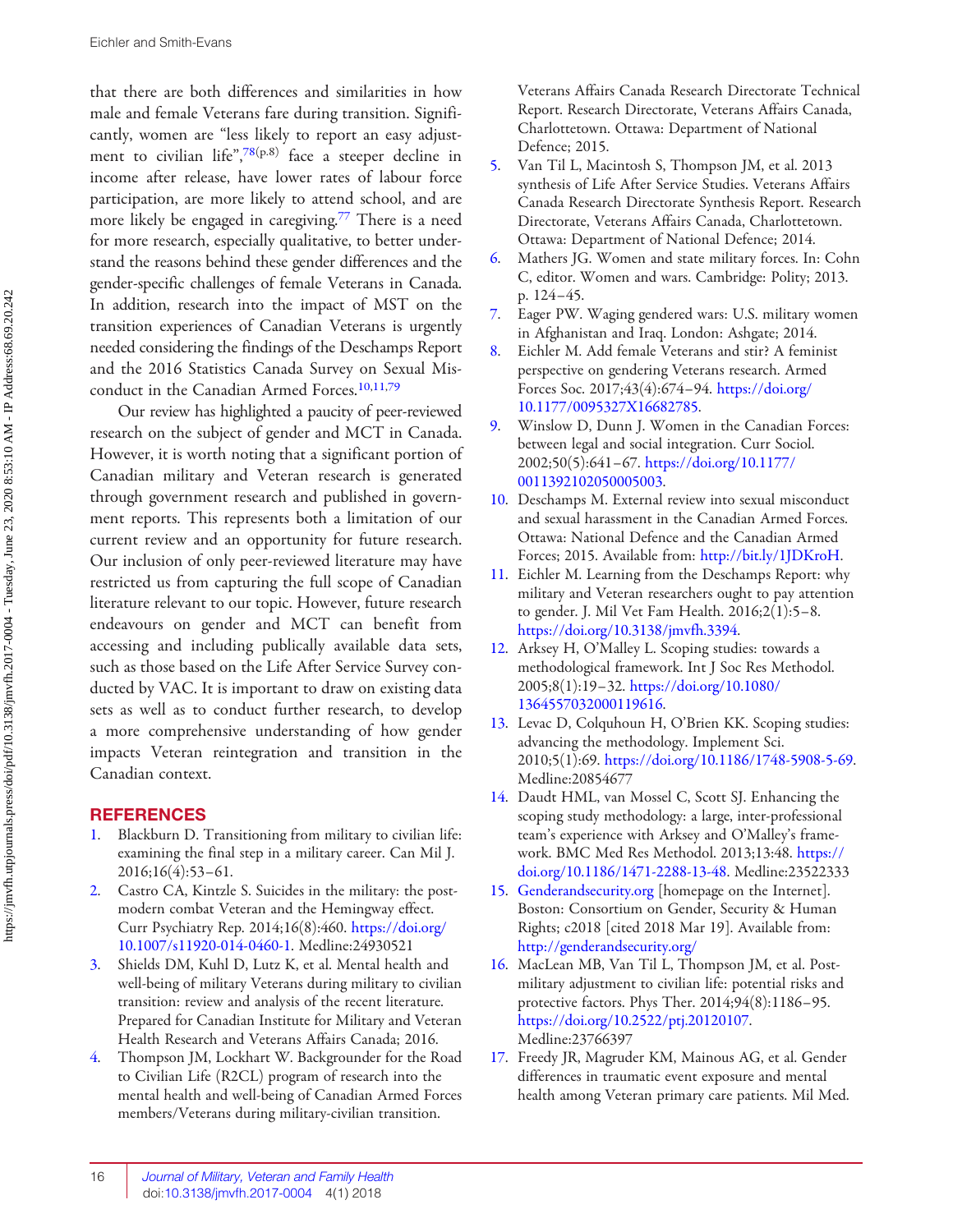<span id="page-12-0"></span>2010;175(10):750–8. [https://doi.org/10.7205/](https://doi.org/10.7205/MILMED-D-10-00123) [MILMED-D-10-00123](https://doi.org/10.7205/MILMED-D-10-00123). Medline:20968265

- [18](#page-4-0). Grossman LS, Willer JK, Stovall JG, et al. Underdiagnosis of PTSD and substance use disorders in hospitalized female Veterans. Psychiatr Serv. 1997;48(3):393–5. <https://doi.org/10.1176/ps.48.3.393>. Medline:9057245
- [19.](#page-4-0) Vogt D, Vaughn R, Glickman ME, et al. Gender differences in combat-related stressors and their association with postdeployment mental health in a nationally representative sample of U.S. OEF/OIF Veterans. J Abnorm Psychol. 2011;120(4):797–806. [https://](https://doi.org/10.1037/a0023452) [doi.org/10.1037/a0023452.](https://doi.org/10.1037/a0023452) Medline:21639595
- [20](#page-8-0). Vogt DS, Pless AP, King LA, et al. Deployment stressors, gender, and mental health outcomes among Gulf War I Veterans. J Trauma Stress. 2005;18(2):115–27. [https://](https://doi.org/10.1002/jts.20018) [doi.org/10.1002/jts.20018.](https://doi.org/10.1002/jts.20018) Medline:16281203
- [21](#page-8-0). Beder J, Coe R, Sommer D. Women and men who have served in Afghanistan/Iraq: coming home. Soc Work Health Care. 2011;50(7):515–26. [https://doi.org/](https://doi.org/10.1080/00981389.2011.554279) [10.1080/00981389.2011.554279](https://doi.org/10.1080/00981389.2011.554279). Medline:218462529
- [22](#page-8-0). Maguen S, Ren L, Bosch JO, et al. (2010). Gender differences in mental health diagnoses among Iraq and Afghanistan veterans enrolled in Veterans Affairs health care. Am J Public Health. 2010:100(12):2450–6. <https://doi.org/10.2105/AJPH.2009.166165>. Medline:20966380
- [23](#page-8-0). Pereira A. Combat trauma and the diagnosis of posttraumatic stress disorder in female and male Veterans. Mil Med. 2002;167(1):23–7. Medline:11799808
- [24](#page-8-0). Fetzner MG, Abrams MP, Asmundson GJG. Symptoms of posttraumatic stress disorder and depression in relation to alcohol-use and alcohol-related problems among Canadian forces Veterans. Can J Psychiatry. 2013;58(7):417–25. [https://doi.org/10.1177/](https://doi.org/10.1177/070674371305800707) [070674371305800707.](https://doi.org/10.1177/070674371305800707) Medline:23870724
- [25](#page-8-0). Afari N, Pittman J, Floto E, et al. Differential impact of combat on postdeployment symptoms in female and male Veterans of Iraq and Afghanistan. Mil Med. 2015;180(3):296–303. [https://doi.org/10.7205/](https://doi.org/10.7205/MILMED-D-14-00255) [MILMED-D-14-00255](https://doi.org/10.7205/MILMED-D-14-00255). Medline:25735020
- [26](#page-8-0). Kelley ML, Runnals J, Pearson MR, et al; VA Mid-Atlantic MIRECC Women Veterans Workgroup; VA Mid-Atlantic MIRECC Registry Workgroup. Alcohol use and trauma exposure among male and female Veterans before, during, and after military service. Drug Alcohol Depend. 2013;133(2):615–24. [https://doi.org/](https://doi.org/10.1016/j.drugalcdep.2013.08.002) [10.1016/j.drugalcdep.2013.08.002.](https://doi.org/10.1016/j.drugalcdep.2013.08.002) Medline:24054989
- [27](#page-8-0). Street AE, Gradus JL, Giasson HL, et al. Gender differences among Veterans deployed in support of the wars in Afghanistan and Iraq. J Gen Intern Med. 2013;28(Suppl 2):556–62. [https://doi.org/10.1007/](https://doi.org/10.1007/s11606-013-2333-4) [s11606-013-2333-4.](https://doi.org/10.1007/s11606-013-2333-4) Medline:23807065
- [28](#page-8-0). Bader G, Ragsdale KG, Franchina JJ. Screening for mental illness in a Veterans Affairs women's health clinic. Psychiatr Serv. 2001;52(11):1521–2. [https://](https://doi.org/10.1176/appi.ps.52.11.1521) [doi.org/10.1176/appi.ps.52.11.1521](https://doi.org/10.1176/appi.ps.52.11.1521). Medline:11684750
- [29](#page-8-0). Escalona R, Achilles G, Waitzkin H, et al. PTSD and somatization in women treated at a VA primary care clinic. Psychosomatics. 2004;45(4):291–6. [https://](https://doi.org/10.1176/appi.psy.45.4.291) [doi.org/10.1176/appi.psy.45.4.291.](https://doi.org/10.1176/appi.psy.45.4.291) Medline:15232042
- [30](#page-8-0). Hassija CM, Jakupcak M, Maguen S, et al. The influence of combat and interpersonal trauma on PTSD, depression, and alcohol misuse in U.S. Gulf War and OEF/OIF women Veterans. J Trauma Stress. 2012;25(2):216–9. [https://doi.org/10.1002/jts.21686.](https://doi.org/10.1002/jts.21686) Medline:22522738
- [31](#page-8-0). Forman-Hoffman VL, Mengeling M, Booth BM, et al. Eating disorders, post-traumatic stress, and sexual trauma in women Veterans. Mil Med. 2012;177(10):1161–8. <https://doi.org/10.7205/MILMED-D-12-00041>. Medline:23113442
- [32](#page-8-0). Haskell SG, Gordon KS, Mattocks K, et al. Gender differences in rates of depression, PTSD, pain, obesity, and military sexual trauma among Connecticut war Veterans of Iraq and Afghanistan. J Womens Health (Larchmt). 2010;19(2):267–71. [https://doi.org/](https://doi.org/10.1089/jwh.2008.1262) [10.1089/jwh.2008.1262.](https://doi.org/10.1089/jwh.2008.1262) Medline:20109115
- [33](#page-8-0). Hoglund MW, Schwartz RM. Mental health in deployed and nondeployed Veteran men and women in comparison with their civilian counterparts. Mil Med. 2014;179(1):19–25. [https://doi.org/10.7205/](https://doi.org/10.7205/MILMED-D-13-00235) [MILMED-D-13-00235](https://doi.org/10.7205/MILMED-D-13-00235). Medline:24402980
- [34](#page-8-0). Kang H, Dalager N, Mahan C, et al. The role of sexual assault on the risk of PTSD among Gulf War Veterans. Ann Epidemiol. 2005;15(3):191–5. [https://doi.org/](https://doi.org/10.1016/j.annepidem.2004.05.009) [10.1016/j.annepidem.2004.05.009.](https://doi.org/10.1016/j.annepidem.2004.05.009) Medline:15723763
- [35](#page-8-0). Kimerling R, Gima K, Smith MW, et al. The Veterans Health Administration and military sexual trauma. Am J Public Health. 2007;97(12):2160–6. [https://doi.org/](https://doi.org/10.2105/AJPH.2006.092999) [10.2105/AJPH.2006.092999](https://doi.org/10.2105/AJPH.2006.092999). Medline:17971558
- [36](#page-8-0). Valdez C, Kimerling R, Hyun JK, et al. Veterans Health Administration mental health treatment settings of patients who report military sexual trauma. J Trauma Dissociation. 2011;12(3):232–43. [https://doi.org/](https://doi.org/10.1080/15299732.2011.551510) [10.1080/15299732.2011.551510.](https://doi.org/10.1080/15299732.2011.551510) Medline:21534093
- [37](#page-8-0). Burkhart L, Hogan N. Being a female Veteran: a grounded theory of coping with transitions. Soc Work Ment Health. 2015;13(2):108–27. [https://doi.org/](https://doi.org/10.1080/15332985.2013.870102) [10.1080/15332985.2013.870102.](https://doi.org/10.1080/15332985.2013.870102) Medline:25745366
- [38](#page-8-0). Bradley KA, Bush KR, Davis TM, et al. Binge drinking among female Veterans Affairs patients: prevalence and associated risks. Psychol Addict Behav. 2001;15(4):297– 305. <https://doi.org/10.1037/0893-164X.15.4.297>. Medline:11767260
- [39](#page-8-0). Schnurr PP, Lunney CA. Work-related quality of life and posttraumatic stress disorder symptoms among female Veterans. Womens Health Issues. 2011;21(4 Suppl):S169–75. [https://doi.org/10.1016/](https://doi.org/10.1016/j.whi.2011.04.013) [j.whi.2011.04.013.](https://doi.org/10.1016/j.whi.2011.04.013) Medline:21724137
- [40](#page-8-0). Gutierrez PM, Brenner LA, Rings JA, et al. A qualitative description of female Veterans' deployment-related experiences and potential suicide risk factors. J Clin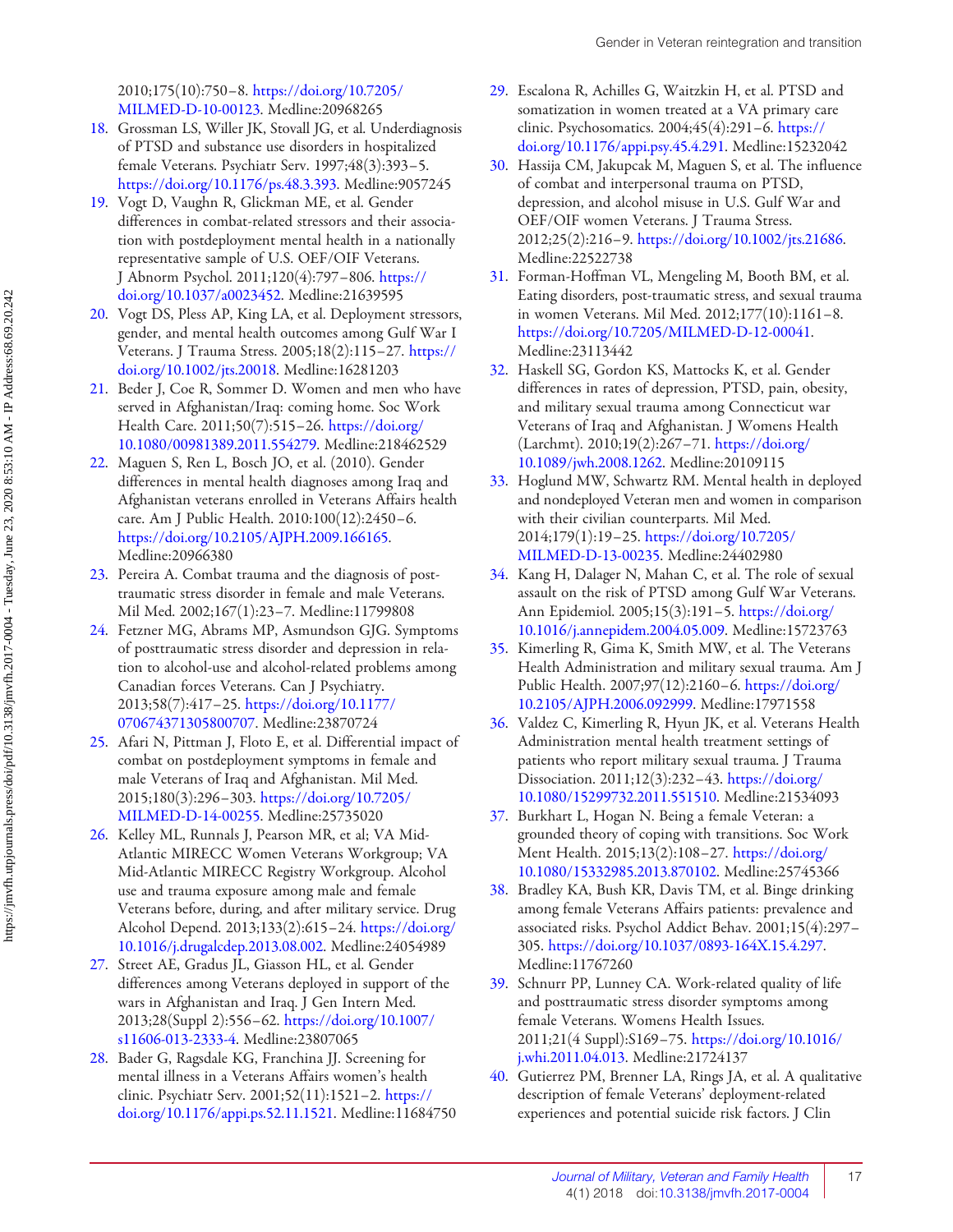<span id="page-13-0"></span>Psychol. 2013;69(9):923–35. [https://doi.org/10.1002/](https://doi.org/10.1002/jclp.21997) [jclp.21997](https://doi.org/10.1002/jclp.21997). Medline:23775338

- [41](#page-8-0). Feldman S, Hanlon C. Count us in: the experiences of female war, peacemaking, and peacekeeping Veterans. Armed Forces Soc. 2012;38(2):205–24. [https://doi.org/](https://doi.org/10.1177/0095327X11410859) [10.1177/0095327X11410859.](https://doi.org/10.1177/0095327X11410859)
- [42](#page-8-0). Blosnich JR, Gordon AJ, Fine MJ. Associations of sexual and gender minority status with health indicators, health risk factors, and social stressors in a national sample of young adults with military experience. Ann Epidemiol. 2015;25(9):661–7. [https://doi.org/10.1016/j.](https://doi.org/10.1016/j.annepidem.2015.06.001) [annepidem.2015.06.001.](https://doi.org/10.1016/j.annepidem.2015.06.001) Medline:26184439
- [43](#page-8-0). Cochran BN, Balsam K, Flentje A, et al. Mental health characteristics of sexual minority Veterans. J Homosex. 2013;60(2–3):419–35. [https://doi.org/10.1080/](https://doi.org/10.1080/00918369.2013.744932) [00918369.2013.744932.](https://doi.org/10.1080/00918369.2013.744932) Medline:23414280
- [44](#page-9-0). Blosnich JR, Bossarte RM, Silenzio VM. Suicidal ideation among sexual minority Veterans: results from the 2005–2010 Massachusetts Behavioral Risk Factor Surveillance Survey. Am J Public Health. 2012;102(Suppl 1):S44–7. [https://doi.org/10.2105/](https://doi.org/10.2105/AJPH.2011.300565) [AJPH.2011.300565.](https://doi.org/10.2105/AJPH.2011.300565) Medline:22390600
- [45](#page-9-0). Alfred GC, Hammer JH, Good GE. Male student Veterans: hardiness, psychological well-being, and masculine norms. Psychol Men Masc. 2014;15(1):95–9. [https://doi.org/10.1037/a0031450.](https://doi.org/10.1037/a0031450)
- [46](#page-9-0). Atherton S. Domesticating military masculinities: home, performance and the negotiation of identity. Soc Cult Geogr. 2009;10(8):821–36. [https://doi.org/10.1080/](https://doi.org/10.1080/14649360903305791) [14649360903305791.](https://doi.org/10.1080/14649360903305791)
- [47](#page-9-0). Garcia HA, Finley EP, Lorber W, et al. A preliminary study of the association between traditional masculine behavioral norms and PTSD symptoms in Iraq and Afghanistan Veterans. Psychol Men Masc. 2011;12(1):55–63. <https://doi.org/10.1037/a0020577>.
- [48](#page-9-0). Green G, Emslie C, O'Neill D, et al. Exploring the ambiguities of masculinity in accounts of emotional distress in the military among young ex-servicemen. Soc Sci Med. 2010;71(8):1480–8. [https://doi.org/10.1016/](https://doi.org/10.1016/j.socscimed.2010.07.015) [j.socscimed.2010.07.015.](https://doi.org/10.1016/j.socscimed.2010.07.015) Medline:20739109
- [49](#page-9-0). Mengeling MA, Sadler AG, Torner J, et al. Evolving comprehensive VA women's health care: patient characteristics, needs, and preferences. Womens Health Issues. 2011;21(4 Suppl):S120–9. [https://doi.org/](https://doi.org/10.1016/j.whi.2011.04.021) [10.1016/j.whi.2011.04.021](https://doi.org/10.1016/j.whi.2011.04.021). Medline:21724131
- [50](#page-9-0). Fontana A, Rosenheck R. Treatment of female Veterans with posttraumatic stress disorder: the role of comfort in a predominantly male environment. Psychiatr Q. 2006;77(1):55–67. [https://doi.org/10.1007/s11126-](https://doi.org/10.1007/s11126-006-7961-y) [006-7961-y](https://doi.org/10.1007/s11126-006-7961-y). Medline:16397755
- [51](#page-9-0). Vogt D, Bergeron A, Salgado D, et al. Barriers to Veterans Health Administration care in a nationally representative sample of women Veterans. J Gen Intern Med. 2006;21(Suppl 3):S19–25. [https://doi.org/](https://doi.org/10.1111/j.1525-1497.2006.00370.x) [10.1111/j.1525-1497.2006.00370.x](https://doi.org/10.1111/j.1525-1497.2006.00370.x). Medline:16637940
- [52.](#page-9-0) Washington DL, Kleimann S, Michelini AN, et al. Women Veterans' perceptions and decision-making about Veterans Affairs health care. Mil Med. 2007;172(8):812–7. [https://doi.org/10.7205/](https://doi.org/10.7205/MILMED.172.8.812) [MILMED.172.8.812.](https://doi.org/10.7205/MILMED.172.8.812) Medline:17803071
- [53](#page-9-0). Wright SM, Craig T, Campbell S, et al. Patient satisfaction of female and male users of Veterans Health Administration services. J Gen Intern Med. 2006;21(Suppl 3):S26–32. [https://doi.org/10.1111/](https://doi.org/10.1111/j.1525-1497.2006.00371.x) [j.1525-1497.2006.00371.x.](https://doi.org/10.1111/j.1525-1497.2006.00371.x) Medline:16637941
- [54](#page-9-0). Cheney AM, Dunn A, Booth BM, et al. The intersections of gender and power in women Veterans' experiences of substance use and VA care. Ann Anthropol Pract. 2013;37(2):149–71. [https://doi.org/10.1111/](https://doi.org/10.1111/napa.12030) [napa.12030.](https://doi.org/10.1111/napa.12030)
- [55](#page-9-0). Owens GP, Herrera CJ, Whitesell AA. A preliminary investigation of mental health needs and barriers to mental health care for female Veterans of Iraq and Afghanistan. Traumatology. 2009;15(2):31–7. [https://](https://doi.org/10.1177/1534765609336361) [doi.org/10.1177/1534765609336361.](https://doi.org/10.1177/1534765609336361)
- [56](#page-9-0). Bean-Mayberry B, Chang CC, McNeil M, et al. Comprehensive care for women Veterans: indicators of dual use of VA and non-VA providers. J Am Med Womens Assoc (1972). 2004;59(3):192–7. Medline:15354372
- [57](#page-9-0). Washington DL, Caffrey C, Goldzweig C, et al. Availability of comprehensive women's health care through Department of Veterans Affairs Medical Center. Womens Health Issues. 2003;13(2):50–4. [https://](https://doi.org/10.1016/S1049-3867(02)00195-0) [doi.org/10.1016/S1049-3867\(02\)00195-0](https://doi.org/10.1016/S1049-3867(02)00195-0). Medline:12732440
- [58](#page-9-0). Kauth MR, Shipherd JC, Lindsay J, et al. Access to care for transgender Veterans in the Veterans Health Administration: 2006–2013. Am J Public Health. 2014;104(Suppl 4):S532–4. [https://doi.org/10.2105/](https://doi.org/10.2105/AJPH.2014.302086) [AJPH.2014.302086.](https://doi.org/10.2105/AJPH.2014.302086) Medline:25100417
- [59](#page-9-0). Sherman MD, Kauth MR, Ridener L, et al. An empirical investigation of challenges and recommendations for welcoming sexual and gender minority Veterans into VA care. Prof Psychol Res Pr. 2014;45(6):433–42. [https://](https://doi.org/10.1037/a0034826) [doi.org/10.1037/a0034826.](https://doi.org/10.1037/a0034826)
- [60](#page-9-0). Mattocks KM, Sadler A, Yano EM, et al. Sexual victimization, health status, and VA healthcare utilization among lesbian and bisexual OEF/OIF Veterans. J Gen Intern Med. 2013;28(Suppl 2):S604–8. [https://](https://doi.org/10.1007/s11606-013-2357-9) [doi.org/10.1007/s11606-013-2357-9](https://doi.org/10.1007/s11606-013-2357-9). Medline:23807072
- [61](#page-9-0). Simpson TL, Balsam KF, Cochran BN, et al. Veterans administration health care utilization among sexual minority Veterans. Psychol Serv. 2013;10(2):223–32. [https://doi.org/10.1037/a0031281.](https://doi.org/10.1037/a0031281) Medline:23730965
- [62](#page-9-0). Gamache G, Rosenheck R, Tessler R. Overrepresentation of women Veterans among homeless women. Am J Public Health. 2003;93(7):1132–6. [https://doi.org/](https://doi.org/10.2105/AJPH.93.7.1132) [10.2105/AJPH.93.7.1132.](https://doi.org/10.2105/AJPH.93.7.1132) Medline:12835198